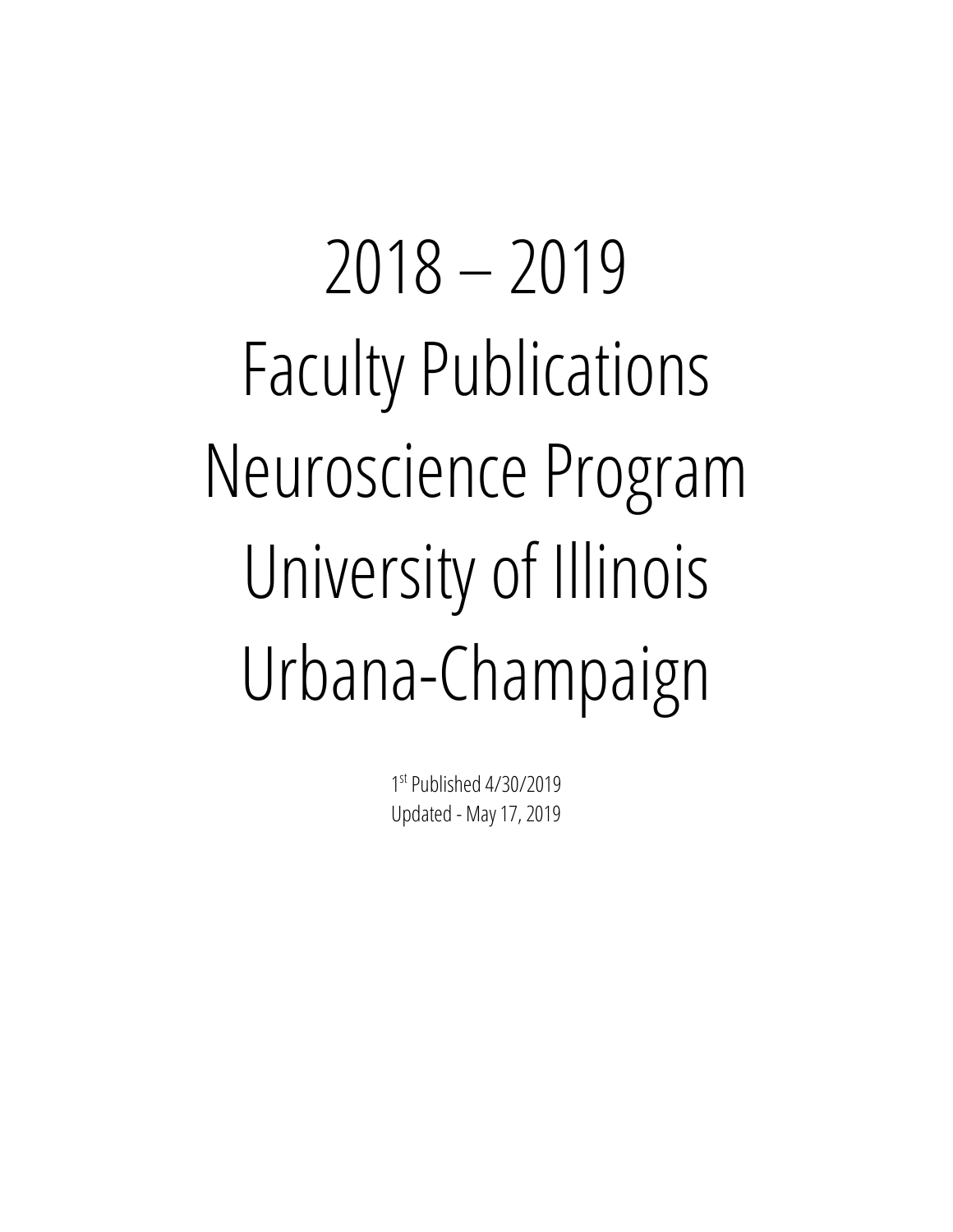#### Contents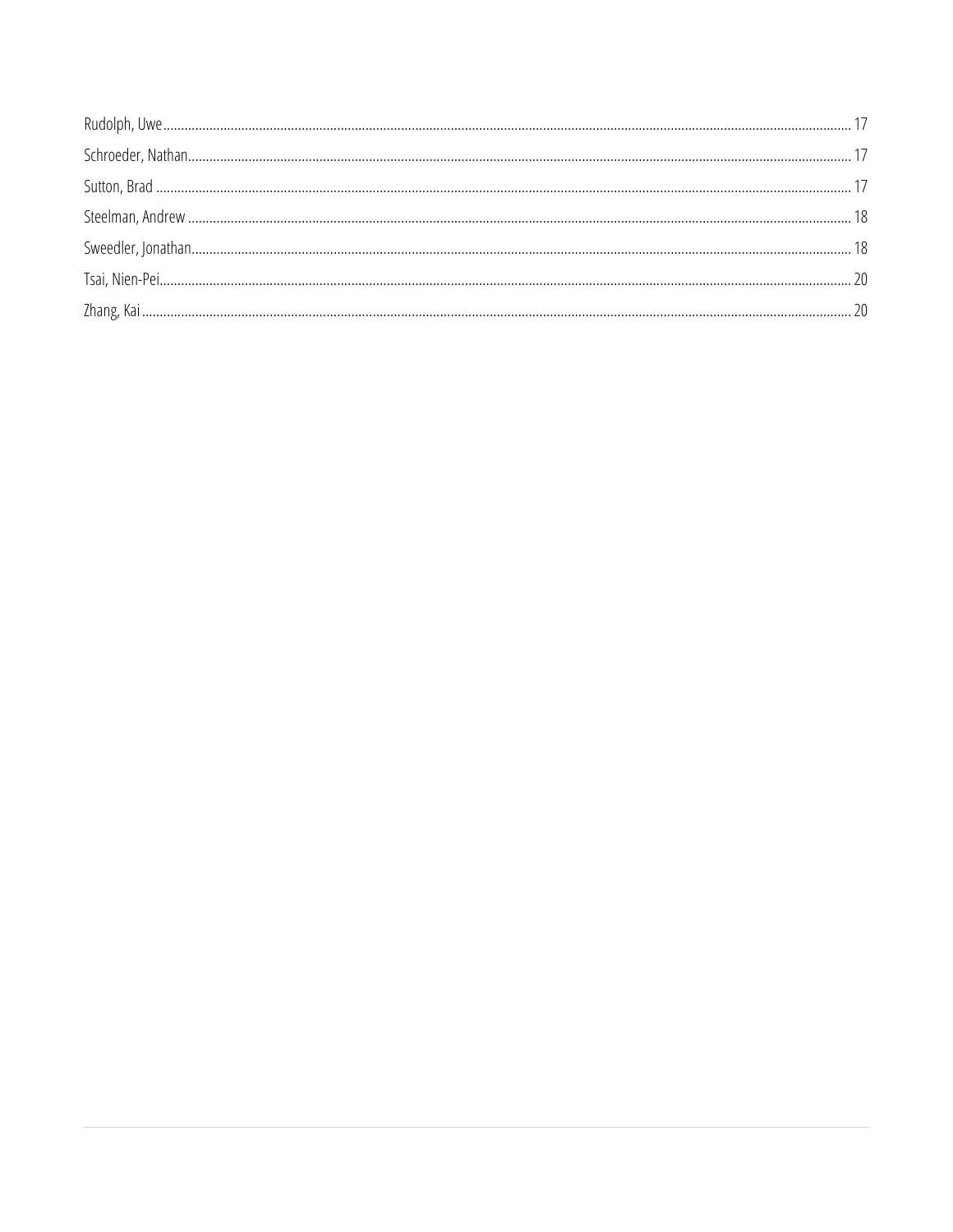## <span id="page-3-0"></span>Barbey, Aron

#### *Forthcoming*

Anderson E, **Barbey AK**. Forthcoming. Moral reasoning: A network neuroscience perspective.

- Barbey AK, Karama S, Haier RJ. (Editors). Forthcoming. The Cambridge Handbook of Intelligence and Cognitive Neuroscience. *Cambridge University Press.*
- Barbey AK, Posner MI. (Editors). Forthcoming. Cognitive Neuroscience of Human Intelligence. *Trends in Neuroscience and Education.*
- Daugherty AM, Sutton BP, Cohen NJ, Barbey AK. Forthcoming. Individual differences in the neurobiology of fluid intelligence predict responsiveness to training: Evidence from a comprehensive cognitive, mindfulness meditation, and aerobic fitness intervention.
- Harshman SW, Pitsch RL, Schaeublin NM, Smith ZK, Strayer KE, Qualley AV, Cowan D, Rose SD, O'Connor ML, Eckerle JJ, Das TK, Barbey AK, Strang AJ, Martin JA. Forthcoming. Metabolic stability of exercise-induced sweat.
- Key M, Zwilling C, Talukdar T, Barbey AK. Forthcoming. Essential amino acids, vitamins, and minerals moderate the relationship between the right frontal pole and measures of memory.
- Pindus DM, Zwilling C, Jarret J, Rohrig HS, Hillman CH, Cohen NJ, Kramer AF, **Barbey AK**. Forthcoming. Accelerometer-measured sustained MVPA is related to higher decision-making competence among young adults.
- Roman FJ, Colom R, **Barbey AK**. Forthcoming. Cognitive and neural architecture of decision making competence.
- Roman FJ, Zamroziewicz M, Zwilling C, Talukdar T, Colom R, Barbey AK. Forthcoming. Brain plasticity after cognitive training, physical exercise, and brain stimulation.
- Talukdar T, Zwilling CE, **Barbey AK**. Forthcoming. Multivariate phenotypes of healthy brain aging: Evidence from a comprehensive study of nutrient biomarkers, cognitive function, and brain health.
- Tanprasertsuk J, Ferland G, Johnson MA, Poon LW, Scott TM, Barbey AK, Barger K, Wang X, Johnson EJ. Forthcoming. Concentrations of circulating phylloquinone, but not cerebral menaquinone-4, are positively correlated with a wide range of cognitive measures in centenarians.
- Tanprasertsuk J, Johnson EJ, Johnson MA, Poon LW, Nelson PT, Davey A, Martin P, Barbey AK, Barger K, Wang X, Scott TM. F. In press. Cliniconeuropathological findings in the oldest old from the Georgia Centenarian Study. *Journal of Alzheimer's Disease.*
- Tanprasertsuk J, Scott TM, Johnson MA, Poon LW, Nelson PT, Davey A, Martin P, Vishwanathan R, Barbey AK, Barger K, Wang X, Johnson EJ. Forthcoming. Cerebral α-tocopherol concentrations are inversely associated with early progression of neurofibrillary tangles in older adults.
- Turner BO, Santander T, Paul EJ, **Barbey AK**, Miller MB. 2019. Forthcoming. Reply to 'fMRI replicability depends upon sufficient individual-level data'. *Communications Biology* [\[PDF\]](https://www.decisionneurosciencelab.org/wp-content/uploads/2019/04/Turner_et_al_2019.pdf)
- Yakoub KM, Davies DJ, Zhangjie S, Bentley C, Toman E, Hammond D, Forcione M, Watson CN, Bishop JRB, Cooper L, Barbey AK, Sawlani V, Di Pietro V, Grey M, Belli A. Forthcoming. An investigation into Repetitive Concussion in Sport (RECOS): A study protocol of a prospective, observational cohort study.
- Zwilling C, Barbey AK. Forthcoming. Enhanced decision-making through multimodal training: Evidence from a comprehensive cognitive, mindfulness meditation, and aerobic fitness intervention.

#### *2018*

- Barbey, AK. 2018. Network neuroscience theory of human intelligence. *Trends in Cognitive Sciences.* [\[PDF\]](https://www.decisionneurosciencelab.org/wp-content/uploads/2017/12/Barbey_2017a.pdf)
- Di Pietro V, Porto E, Ragusa M, Barbagallo C, Davies D, Forcione M, Logan A, Di Pietro C, Purrello M, Grey M, Hammond D, Barbey AK, Belli A. 2018. Salivary microRNAs: Diagnostic markers of mild traumatic brain injury in contact-sport. *Frontiers in Molecular Neuroscience.* [\[PDF\]](https://www.decisionneurosciencelab.org/wp-content/uploads/2018/08/DiPietro_et_al_2018.pdf)
- Hammer R, Paul EJ, Hillman CH, Kramer AF, Cohen NJ, Barbey AK. 2018. Individual differences in analogical reasoning revealed by multivariate task-based functional brain imaging. *NeuroImage*.[\[PDF\]](https://www.decisionneurosciencelab.org/wp-content/uploads/2018/10/Hammer_et_al_2018.pdf)
- Johnson CL, Schwarb H, Horecka KM, McGarry DJ, Hillman CH, Kramer AF, Cohen NJ, Barbey AK. 2018. Double dissociation of structurefunction relationships in memory and fluid intelligence observed with magnetic resonance elastography. *NeuroImage*. [\[PDF\]](https://www.decisionneurosciencelab.org/wp-content/uploads/2018/01/Johnson_et_al_2018.pdf)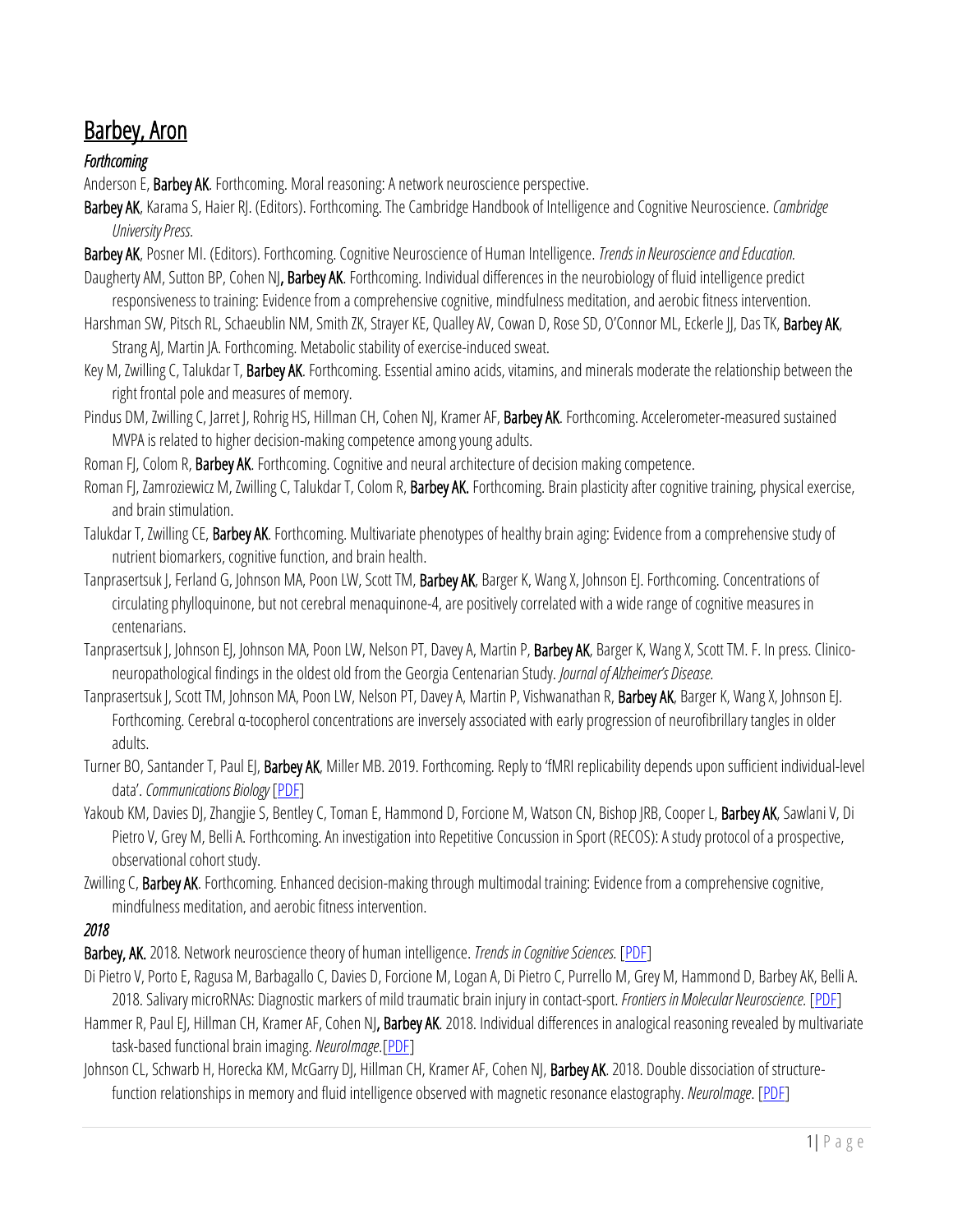Sandroff BM, Motl RW, Reed WR, Barbey AK, DeLuca J. 2018. Integrative CNS plasticity with exercise in MS: The PRIMERS (Processing and Integration of Multisensory Exercise-Related Stimuli) conceptual framework. *Neurorehabilitation and Neural Repair*. [\[PDF\]](https://www.decisionneurosciencelab.org/wp-content/uploads/2018/09/Sandroff_et_al_2018.pdf)

- Sharp PB, Sutton BP, Paul EJ, Sherepa N, Hillman CH, Cohen NJ, Kramer AF, Heller W, Telzer EH, Barbey AK. 2018. Mindfulness training induces structural connectome changes in mechanisms of interoception. *Scientific Reports*. [\[PDF\]](https://www.decisionneurosciencelab.org/wp-content/uploads/2018/05/Sharp_et_al_2018.pdf)
- Talukdar T, Roman F, Zwilling C, Operskalski J, Barbey AK. 2018. Individual differences in decision making competence revealed by multivariate fMRI. *Human Brain Mapping*. [\[PDF\]](https://www.decisionneurosciencelab.org/wp-content/uploads/2018/03/Talukdar_et_al_2018.pdf)
- Talukdar T, Zamroziewicz M, Zwilling C, Barbey AK. 2018. Nutrient biomarkers shape individual differences in functional brain connectivity: Evidence from omega-3 PUFAs. *Human Brain Mapping.* [\[PDF\]](https://www.decisionneurosciencelab.org/wp-content/uploads/2018/12/Talukdar_et_al-2018b.pdf)
- Turner BO, Paul EJ, Miller MB, Barbey AK. 2018. Small sample sizes reduce the replicability of task-based fMRI studies. *Communications Biology*. [\[PDF\]](https://www.decisionneurosciencelab.org/wp-content/uploads/2018/06/Turner_et_al_2018.pdf)

Zwilling C, Talukdar T, Zamroziewicz M, Barbey AK. 2018. Nutrient biomarker patterns, cognitive function, and fMRI measures of network efficiency in the aging brain. *NeuroImage*. [\[PDF\]](https://www.decisionneurosciencelab.org/wp-content/uploads/2018/12/Zwilling_et_al_2018.pdf)

# <span id="page-4-0"></span>Bell, Alison

#### *In press*

Stein, L.R. and Bell, A.M. The role of variation and plasticity in parental care during the adaptive radiation of threespine sticklebacks. Evolution Bell, A.M., Hellmann, J. An integrative framework for understanding the mechanisms and multigenerational consequences of

transgenerational plasticity. Annual Review of Ecology, Evolution and Systematics (invited)

#### *2018*

- Dellinger, M<sup>\*</sup>., Zhang, W. Bell, A.M., Hellmann, J. Do male sticklebacks use visual and/or olfactory cues to assess a potential mate's history with predation risk? Animal Behaviour 145: 151-159.
- Saul, M.C. Blatti, C., Yang, W., Bukhari, S.A., Shpigler, H., Troy, J.M., Seward, C., Sloofman, L., Chandrasekaran, S., **Bell, A.M.**, Stubbs, L., Robinson, G.E., Zhao, S.D., Sinha, S. Cross-species systems analysis of evolutionary toolkits of neurogenomic response to social challenge. Genes, Brain and Behavior 18: e12502
- Stein, L.R., Bukhari, S.A., Bell, A.M. Personal and transgenerational cues are nonadditive at the phenotypic and molecular level. Nature Ecology and Evolution 2: 1306-0311
- Saltz, J.B., Flint, J., Gomulkiewicz, R., Hughes, K., Keagy, J., Bell, A.M. Why does the magnitude of genotype by environment vary? Ecology and Evolution 2018:1-12 *(part of a series organized by A.M. Bell)*
- Bengston, S., Dahan, R., Donaldson, Z., Phelps, S.P, van Oers, K., Sih, A., Bell, A.M. Genomic tools for behavioral ecologists to understand repeatable individual differences in behavior. Nature Ecology and Evolution 2:944-955 *(part of a series organized by A.M. Bell)*
- Bell, A.M., Keagy, J., Trapp, R<sup>\*</sup>. Parenting behaviour is highly heritable in male sticklebacks. Royal Society Open Science 5: 171029. Recommended by F1000

Bensky, M., Bell, A.M. Intraspecific variation in cue-specific learning in sticklebacks. Animal Behaviour 137:161-168

Kent, M. and Bell, A.M. Changes in behavior and brain immediate early gene expression in male threespined sticklebacks as they become fathers. Hormones and Behavior 97:102-111

#### <span id="page-4-1"></span>Benjamin, Aaron

- \*Patel, T. N., Steyvers, M., & Benjamin, A. S. (in press). Monitoring the ebb and flow of attention: Does controlling the onset of stimuli during encoding enhance memory? *Memory & Cognition* [special festschrift issue for Richard Shiffrin]
- \*McKinley, G. L., Ross, B. H., & Benjamin, A. S. (in press). The role of retrieval during study: evidence of reminding from self-paced study time and overt rehearsal. *Memory & Cognition*.

Benjamin, A. S. (in press). Editorial. Journal of Experimental Psychology: Learning, Memory, and Cognition, 45, 193-195.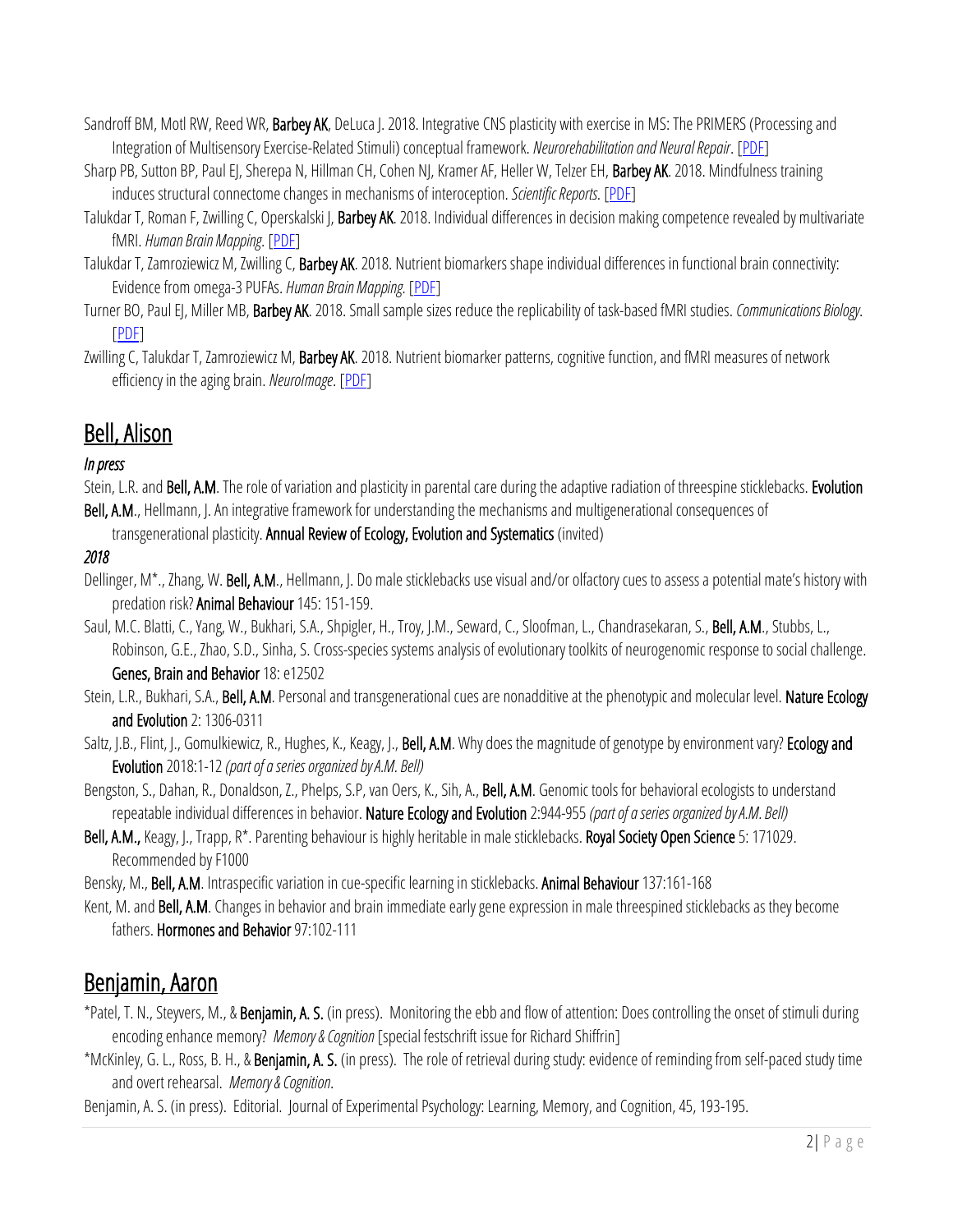\*Fraundorf, S. H., \*Hourihan, K. L., \*Peters, R. A., & Benjamin, A. S. (in press). Aging and recognition memory: a meta-analysis. *Psychological Bulletin*.

- Steyvers, M. & Benjamin, A. S. (in press). The joint contribution of participation and performance to learning functions: Exploring the effects of age in large-scale data sets. *Behavior Research Methods*. (special issue on Big Data)
- \*Hamilton, K. & Benjamin, A. S. (2019). The human-machine extended organism: new roles and responsibilities of human cognition in a digital ecology. *Journal of Applied Research in Memory and Cognition, 8*, 40-45.
- \*Bennett, S. T., Benjamin, A. S., \*Mistry, P. K., & Steyvers, M. (2018). Making a wiser crowd: Benefits of individual metacognitive control on crowd performance. *Computational Brain & Behavior*, 1, 90-99.
- Gronlund, S. D. & Benjamin, A. S. (2018). The new science of eyewitness memory. In K. Federmeier (Ed.), *The Psychology of Learning and Motivation* (Vol. 69). Academic Press.
- \*Akan, M., Stanley, S. E. & Benjamin, A. S. (2018). Testing enhances memory for context. *Journal of Memory and Language*, 103, 19-27.
- Brown-Schmidt, S. & Benjamin, A. S. (2018). How we remember conversation. *Policy Insights from the Behavioral and Brain Sciences*, 5, 187-194.
- \*Tullis, J. G, \*Fiechter, J. L., & Benjamin, A. S. (2018). The efficacy of learners' testing choices. *Journal of Experimental Psychology: Learning, Memory, and Cognition*, *44*, 540-552.
- \*Bennett, S. T., Benjamin, A. S., & Steyvers, M. (2018). A Bayesian model of knowledge and metacognitive control: Applications to opt-in tasks. *Proceedings of the 39th Annual Meeting of the Cognitive Science Society*.

#### <span id="page-5-0"></span>Boppart, Stephen

- Won J, Monroy GL, Huang P-C, Dsouza R, Hill MC, Novak MA, Porter RG, Chaney EJ, Barkalifa R, Boppart SA. Pneumatic low-coherence interferometry otoscope to quantify tympanic membrane mobility and middle ear pressure. (Highlighted as Editor's Pick) Biomedical Optics Express, 9:397- 409, 2018.
- Erickson-Bhatt SJ, Mesa KJ, Marjanovic M, Chaney EJ, Ahmad A, Huang P-C, Liu ZG, Cunningham K, Boppart SA. Intraoperative optical coherence tomography of the human thyroid: Feasibility for surgical assessment. Translational Research, 195:13-24, 2018.
- Park K, Cho NH, Jeon M, Lee SH, Jang JH, Boppart SA, Jung W, Kim J. Optical assessment of the *invivo* tympanic membrane status using a handheld optical coherence tomography-based otoscope. Acta Oto-Laryngologica, 138:367-374, 2018.
- South FA, Liu Y-Z, Bower AJ, Xu Y, Carney PS, Boppart SA. Wavefront measurement using computational adaptive optics. Journal of the Optical Soceity of America A, 35:466-473, 2018.
- Monroy GL, Hong W, Khampang P, Porter RG, Novak MA, Spillman DR, Barkalifa R, Chaney EJ, Kerschner JE, Boppart SA. Direct analysis of pathogenic structures affixed to the eardrum during chronic otitis media. Otolaryngology-Head and Neck Surgery, 159:117-126, 2018.
- Marjanovic M, Nguyen FT, Ahmad A, Suslick KS, **Boppart SA**. Characterization of magnetic nanoparticle-seeded microspheres for magnetomotive and multimodal imaging. IEEE J Selected Topics Quant Electronics – Biophotonics, 25:7101314, 2018.
- Huang P-C, Chaney EJ, Shelton RL, **Boppart SA.** Magnetomotive displacement of the tympanic membrane using magnetic nanoparticles: toward enhancement of sound perception. IEEE Trans. Biomedical Engineering, 65:2837-2846, 2018.
- You S, Tu H, Chaney EJ, Sun Y, Zhao Y, Bower AJ, Liu Y-Z, Marjanovic M, Sinha S, Pu Y, Boppart SA. Intravital imaging by simultaneous label-free autofluorescence multiharmonic microscopy. Nature Communications, 9:2125, 2018.
- Dsouza R, Won J, Monroy GL, Hill MC, Porter RG, Novak MA, Boppart SA. *In vivo* detection of nanometer-scale structural changes of the human tympanic membrane in otitis media. Scientific Reports, 8:8777, 2018.
- South FA, Kurokawa K, Liu Z, Liu Y-Z, Miller DT, Boppart SA. Combined hardware and computational optical wavefront correction. Biomedical Optics Express, 9:2562-2574, 2018.
- Shen Y, Huang P-C, Huang C, Sun PP, Monroy GL, Wu W, Lin J, Espinosa-Marzal R, Boppart SA, Liu W-T, Nguyen TH. Effect of divalent ions and a polyphosphate on composition, structure, and stiffness of simulated drinking water biofilms. Biofilms and Microbiome, 4:15, 2018.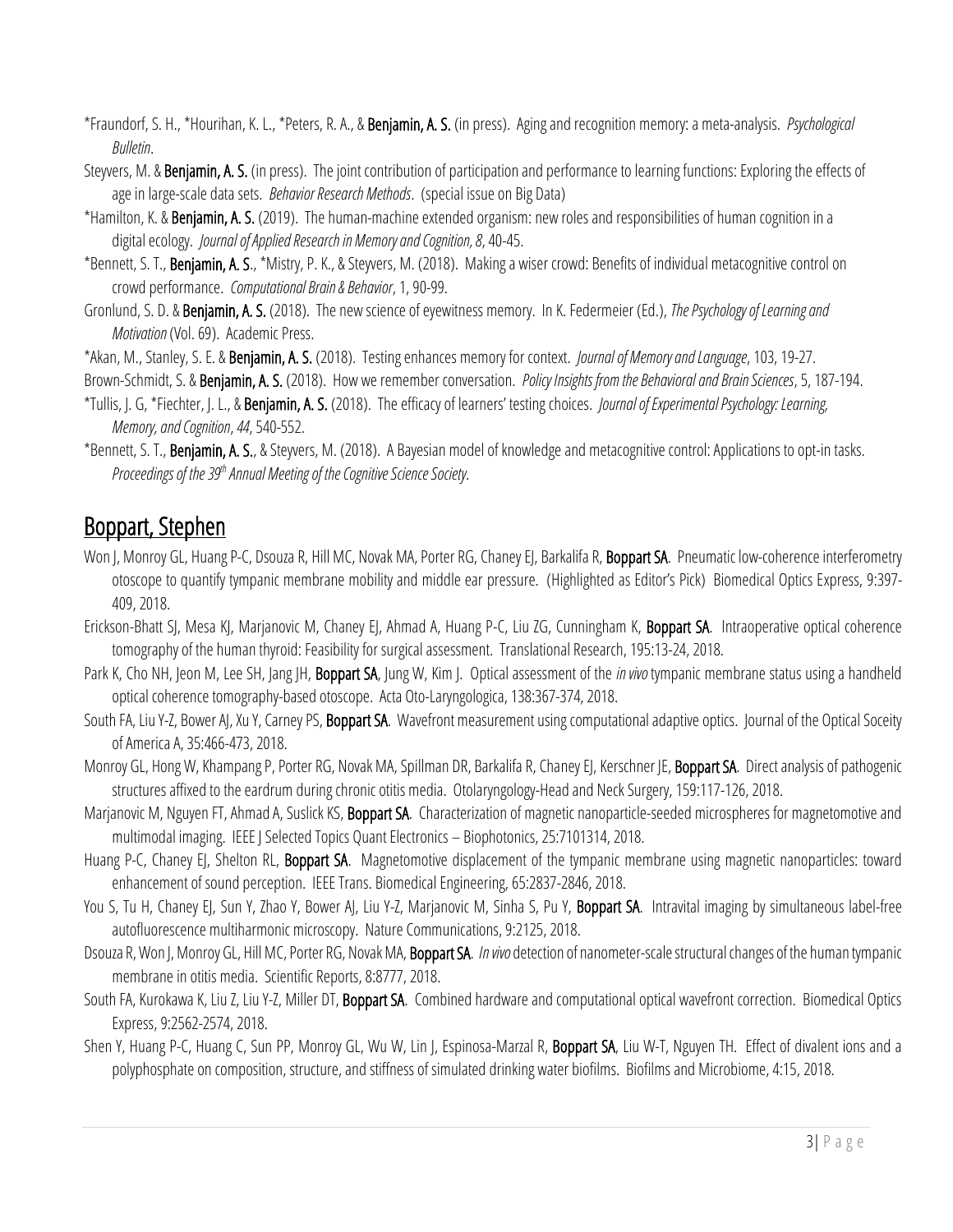- Alex A, Frey S, Angelene H, Neitzel CD, Li J, Bower AJ, Spillman DR Jr, Marjanovic M, Chaney EJ, Medler JL, Lee W, Vasist Johnson LS, Boppart SA, Arp Z. *In situ* bio-distribution and residency of a topical anti-inflammatory using fluorescence lifetime imaging microscopy. British Journal of Dermatology, 179:1342-1350, 2018. Editorial: Shedding light on topical drug uptake, DOI: 10.111/bjd.17193, 2018.
- Dsouza R, Won J, Monroy GL, Spillman DR, Boppart SA. Economical and compact briefcase spectral domain optical coherence tomography system for primary care and point-of-care applications. J Biomedical Optics, 23:096003, 2018.
- Bower AJ, Li J, Chaney EJ, Marjanovic M, Spillman DR Jr, Boppart SA. High-speed imaging of transient metabolic dynamics using two-photon fluorescence lifetime imaging microscopy. (Invited Cover Figure) Optica, 5:1290-1296, 2018.
- Sun PP, Araud EM, Huang C, Shen Y, Monroy GL, Zhong S, Tong Z, Boppart SA, Eden JG, Nguyen TH. Disintegration of simulated drinking water biofilms with arrays of microchannel plasma jets. Biofilms and Microbiomes, 4:24, 2018.
- Selmic LE, Samuelson J, Reagan JK, Mesa KJ, Driskell E, Li J, Marjanovic M, Boppart SA. Intraoperative imaging of surgical margins of canine soft tissue sarcoma using optical coherence tomography. Veterinary and Comparative Oncology, doi:10.111/vco.12448, 2018.
- You S, Sun Y, Chaney EJ, Zhao Y, Chen J, Boppart SA, Tu H. Slide-free virtual histochemistry (Part I): Development via nonlinear optics. Biomedical Optics Express, 9:5240-5252, 2018.
- You S, Sun Y, Chaney EJ, Zhao Y, Chen J, Boppart SA, Tu H. Slide-free virtual histochemistry (Part II): Detection of field cancerization. Biomedical Optics Express, 9:5253-5268, 2018.
- Wang J, Xu Y, Mesa KJ, South FA, ChaneyEJ, Spillman DR, Barkalifa R, Marjanovic M, Carney PS, Higham AM, Liu ZG, Boppart SA. Complementary use of polarization-sensitive and standard OCT metrics for enhanced intraoperative differentiation of breast cancer. Biomedical Optics Express, 9:6519-6528, 2018.
- Sun Y, You S, Tu H, Spillman DR Jr, Chaney EJ, Marjanovic M, Li J, Barkalifa R, Wang J, Higham AM, Luckey NN, Cradock KA, Liu G, Boppart SA. Intraoperative visualization of the tumor microenvironment and quantification of extracellular vesicles by label-free nonlinear imaging. Science Advances, 4:eaau5603, 2018.
- Dsouza R, Spillman DR Jr, Barkalifa R, Monroy GL, Chaney EJ, White KC, Boppart SA. *In vivo* detection of endotracheal tube biofilms in intubated critical care patients using catheter-based optical coherence tomography. Journal of Biophotonics, DOI:10.1002/jbio.201800307, 2019.
- Borhani N, Bower AJ, **Boppart SA**, Psaltis D. Digital staining through the application of deep neural networks to multi-modal multi-photon microscopy. Biomedical Optics Express, 10:1339-1350, 2019.
- Monroy GL, Won J, Dsouza R, Pande P, Hill MC, Porter RG, Novak MA, Spillman DR, Boppart SA. Automated classification platform for the identification of otitis media using optical coherence tomography. Nature Digital Medicine, 2:22, https://rdcu.be/btwrz, 2019.
- Huang P-C, Chaney EJ, Iyer RR, Spillman DR Jr, Odintsov B, Sobh NA, **Boppart SA**. Interstitial magnetic thermotherapy dosimetry based on shear wave magnetomotive optical coherence tomography. Biomedical Optics Express, 10:539-551, 2019.
- South FA, Liu Y-Z, Huang P-C, Kohlfarber T, Boppart SA. Local wavefront mapping in tissue using computational adaptive optics OCT. Optics Letters, 44:1186-1189, 2019.
- Cocca CJ, Selmic LE, Samuelson J, Huang P-C, Wang J, Boppart SA. Correlation of optical coherence tomography and histopathologic appearance of artifacts cause by common surgical instrumentation. Veterinary Surgery, In press, 2019.
- Iyer RR, Liu Y-Z, **Boppart SA.** Automated sensorless single-shot closed-loop adaptive optics microscopy with feedback from computational adaptive optics. Optics Express, In press, 2019.

#### <span id="page-6-0"></span>Ceman, Stephanie

<span id="page-6-1"></span>DeThorne, L. and Ceman, S. 2018. Genetic testing and autism: Tutorial for communication sciences and disorders. *J. Communication Disorders*. 74:61-73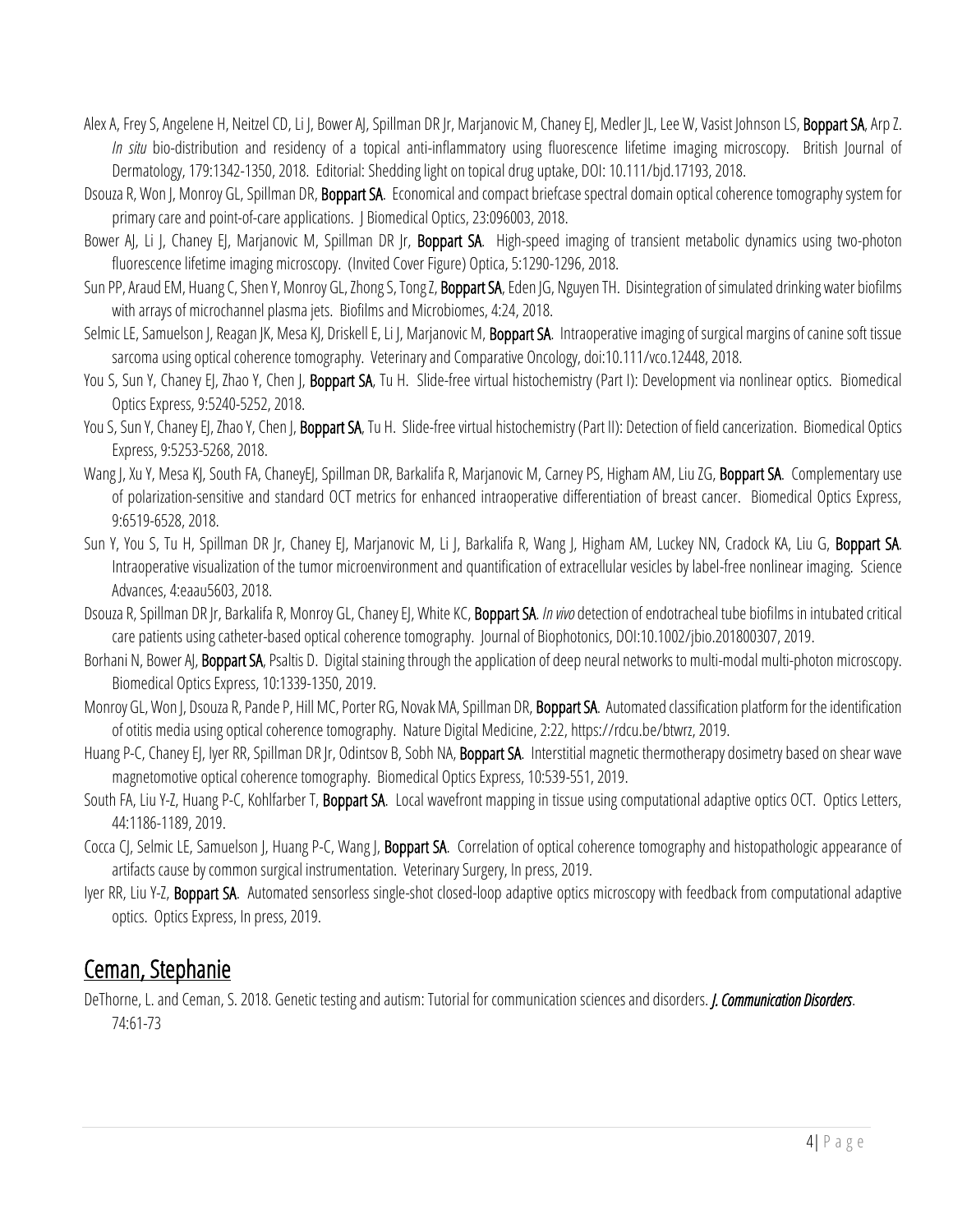# Christian, Catherine

- Ujjainwala AL, Courtney CD, Rhoads SG, Rhodes JS, Christian CA 2018 Genetic loss of diazepam binding inhibitor in mice impairs social interest. *Genes, Brain and Behavior* 17:e12442.
- Courtney CD, Christian CA 2018 Subregion-specific impacts of genetic loss of diazepam binding inhibitor on synaptic inhibition in the murine hippocampus. *Neuroscience* 388:128-138.
- Li J, Robare JA, Gao L, Ghane MA, Flaws JA, Nelson ME, Christian CA 2018 Dynamic and sex-specific changes in gonadotropin-releasing hormone neuron activity and excitability in a mouse model of temporal lobe epilepsy. *eNeuro* 5:e0273-18.2018
- Adams CE, DeFazio RA, Christian CA, Milescu LS, Schnell S, Moenter SM 2019 Changes in both neuron intrinsic properties and neurotransmission drive the increase in GnRH neuron firing rate during estradiol positive feedback. *The Journal of Neuroscience* 39:2091- 2101
- Ujjainwala AL, Courtney CD, Wojnowski NM, Rhodes JS, Christian CA 2019 Differential impacts on multiple forms of spatial and contextual memory in diazepam binding inhibitor knockout mice. *Journal of Neuroscience Research* 97:683-697

# <span id="page-7-0"></span>Chung, Hee Jung

- Lee KY, Jewett KA, Chung HJ, Tsai NP. (2018). Loss of fragile X protein FMRP impairs homeostatic synaptic downscaling through tumor suppressor p53 and ubiquitin E3 ligase Nedd4-2. *Human Molecular Genetics*, 2018 Aug 15;27(16):2805-2816. PMCID: PMC6454515.
- Kim EC, Zhang J, Pang W, Wang S, Lee KY, Cavaretta, JP, Walters J, Procko E, Tsai N-P-, and Chung HJ. (2018). Reduced axonal surface expression and phosphoinositide sensitivity in Kv7 channels disrupts their function to inhibit neuronal excitability in Kcnq2 epileptic encephalopathy. *Neurobiologyof Disease*. 2018 Oct;118:76-93. PMCID: PMC6415549.

Kim IJ, Lee J, Oh SJ, Yoon MS, Jang SS, Holland RL, Reno ML, Hamad MN, Maeda

T, Chung HJ, Chen J, Blanke SR. (2018). Helicobacter pylori Infection Modulates Host Cell Metabolism through VacA-Dependent Inhibition of mTORC1. *Cell Host Microbe*. 2018

May 9;23(5):583-593.e8. PMID: 29746831.

Le P, Lim SJ, Baculis BC, Chung HJ, Kilian KA, Smith AM. (2019). Counting growth factors in single cells with infrared quantum dots to measure discrete stimulation distributions. *Nat Commun*. 2019 Feb 22;10(1):909. doi: 10.1038/s41467-019-08754-5. PMCID: PMC6385258.

# <span id="page-7-1"></span>Dilger, Ryan

- Mudd, A. T., J. E. Fil, L. C. Knight, and R. N. Dilger. 2018. Dietary iron repletion following early-life dietary iron deficiency does not correct regional volumetric or diffusion tensor changes in the developing pig brain. Front. Neurol. 8:735. doi:10.3389/fneur.2017.00735
- Mudd, A. T., J. E. Fil, L. C. Knight, F. Lam, Z. P. Liang, and R. N. Dilger. 2018. Early-life iron deficiency reduces brain iron content and alters brain tissue composition despite iron repletion: a neuroimaging assessment. Nutrients 10:135. doi:10.3390/nu10020135
- Lindblom, S. C., N. K. Gabler, R. N. Dilger, Z. F. Olson, C. L. Loving, and B. J. Kerr. 2018. Influence of feeding thermally peroxidized soybean oil on oxidative status in growing pigs. J. Anim. Sci. 96:545-557. doi:10.1093/jas/sky005
- Zimmerman, B. I., A. T. Mudd, J. E. Fil, R. N. Dilger, and B. P. Sutton. 2018. Noninvasive imaging of cerebral blood volume in piglets with vascular occupancy MR imaging and inflow vascular space occupancy with dynamic subtraction. Magn. Reson. Imaging 50:54-60. doi:10.1016/j.mri.2018.03.009
- Mudd, A. T., C. M. Getty, and R. N. Dilger. 2018. Maternal dietary choline status influences brain grey and white matter development in young pigs. Curr. Develop. Nutr. 2 doi:10.1093/cdn/nzy015
- Smith, B. N., and R. N. Dilger. 2018. Immunomodulatory potential of dietary soybean-derived isoflavones and saponins in pigs. J. Anim. Sci. 96:1288-1304. doi:10.1093/jas/sky036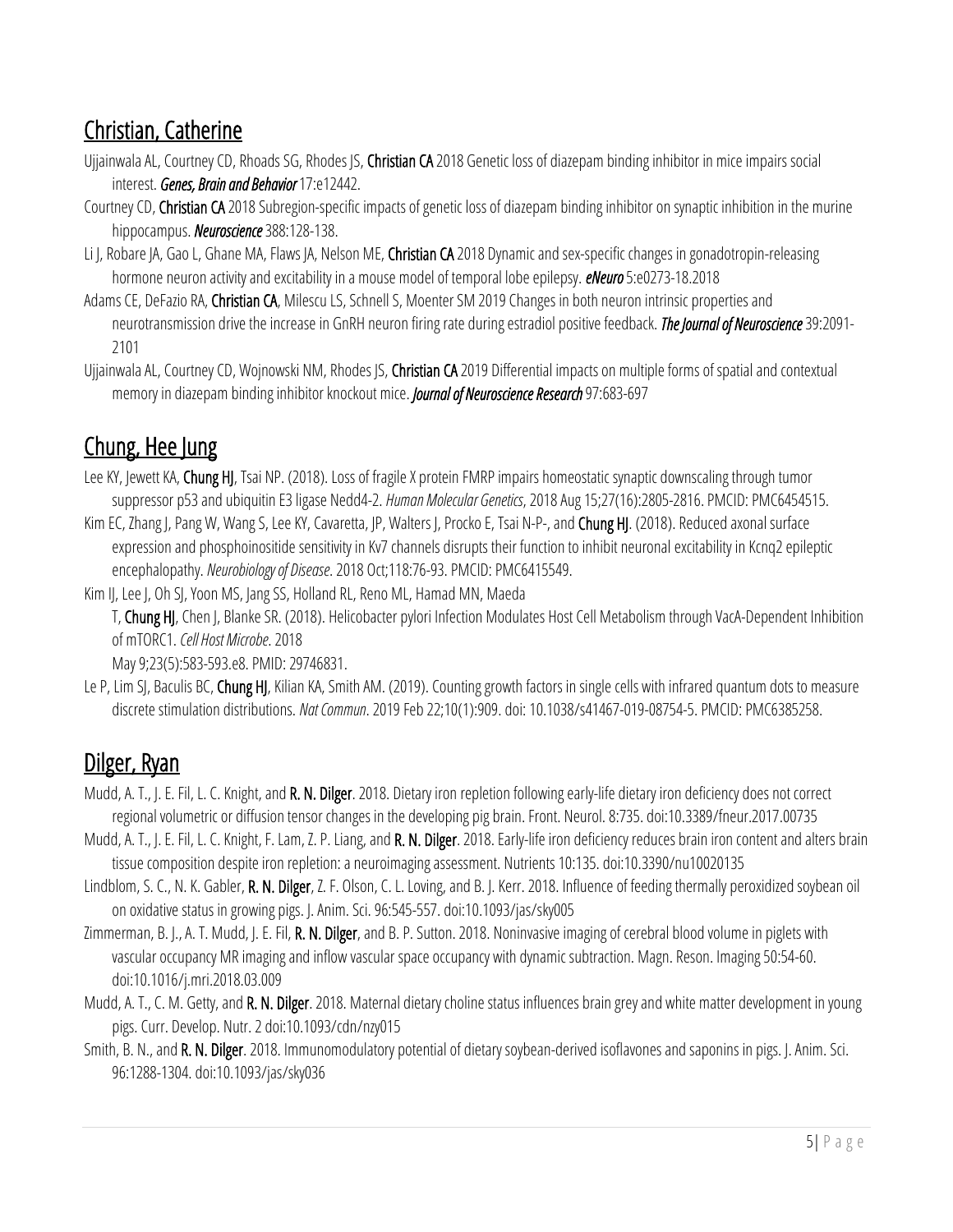- Knight, L. C., and R. N. Dilger. 2018. Longitudinal effects of iron deficiency anemia and subsequent repletion on blood parameters and the rate and composition of growth in pigs. Nutrients 10:632. doi:10.3390/nu10050632
- Fleming, S. A., M. Chichlowski, B. M. Berg, S. M. Donovan, and R. N. Dilger. 2018. Dietary sialyllactose does not influence measures of recognition memory or diurnal activity in the young pig. Nutrients 10:395 doi:10.3390/nu10040395
- Monaco, M. H., M. Wang, X. Pan, Q. Li, J. D. Richards, M. Chichlowski, B. M. Berg, R. N. Dilger, and S. M. Donovan. 2018. Evaluation of sialyllactose supplementation of a prebiotic-containing formula on growth, intestinal development, and bacterial colonization in the neonatal piglet. Curr Dev Nutr 2:nzy067. doi:10.1093/cdn/nzy067
- Wojnicki, S., A. Morris, B. N. Smith, C. W. Maddox, and R. N. Dilger. 2019. Immunomodulatory effects of whole yeast cells and capsicum in weanling pigs challenged with pathogenic *Escherichia coli*. J. Anim. Sci. 97:1784-1795. doi:10.1093/jas/skz063
- Oelschlager, M. L., M. S. A. Rasheed, B. N. Smith, M. J. Rincker, and R. N. Dilger. 2019. Effects of Yucca schidigera-derived saponin supplementation during a mixed *Eimeria*challenge in broilers. doi:10.3382/ps/pez051
- DeGroot, A. A., U. Braun, and R. N. Dilger. 2019. Guanidinoacetic acid is efficacious in improving growth performance and muscle energy homeostasis in broiler chicks fed arginine-deficient or arginine-adequate diets. doi:10.3382/ps/pez036

## <span id="page-8-0"></span>Fedemeier, Kara

- Dickson, D. and Federmeier, K. D. (2018). Your favorite number is special (to you): Evidence for item-level differences in the retrieval of information from numerals. Neuropsychologia, 117, 253-260. doi: 10.1016/j.neuropsychologia.2018.05.018 [PMID: 29800596]
- Lee, C., Huang, H., Federmeier, K. D., and Buxbaum, L. J. (2018). Sensory and semantic activations evoked by action attributes of manipulable objects: Evidence from ERPs. Neuroimage, 167, 331-341. doi: 10.1016/j.neuroimage.2017.11.045 [PMID: 29183777; PMCID: PMC5898371]
- Ng, S., Payne, B. R., Stine-Morrow, E. A. L., and Federmeier, K. D. (2018). How struggling adult readers use contextual information when comprehending speech: Evidence from event-related potentials. International Journal of Psychophysiology, 125, 1-9. doi: 10.1016/j.ijpsycho.2018.01.013 [PMID: 29408148] {\*(high literacy)28; cf. 89 reading}
- Payne, B. R. and Federmeier, K. D. (2018). Contextual constraints on lexico-semantic processing in aging: Evidence from single-word eventrelated brain potentials. Brain Research, 1687, 117-128. doi: 10.1016/j.brainres.2018.02.021 [PMID: 29462609; PMCID: PMC5918631] {\*21,64,68,78}
- Rommers, J. and Federmeier, K. D. (2018). Predictabilty's aftermath: Downstream consequences of word predictability as revealed by repetition effects. Cortex, 101, 16-30. doi: 10.1016/j.cortex.2017.12.018 [PMID: 29414458; PMCID: PMC5869124]
- Rommers, J. and Federmeier, K. D. (2018). Lingering expectations: A pseudo-repetition effect for words previously expected but not presented. Neuroimage, 183, 263-272. doi: 10.1016/j.neuroimage.2018.08.023 [PMID: 30107258; open access] {\*92(time frequency)}
- Smith, C. M. and Federmeier, K. D. (2019). What does "it" mean, anyway? Examining the time course of semantic activation in reference resolution. Language, Cognition, and Neuroscience, 34, 115-136. doi: 10.1080/23273798.2018.1513540

# <span id="page-8-1"></span>Fuller, Rebecca "Becky"

- St. John, M.E.and Fuller, R.C. (in prep) Reinforcement and cascade reinforcement in the *Lucania* system: the effects of heterospecific pairings and sex on mate preferences. Target journal: Evolution.
- Chang, C.-H., Moran, R.M., and Fuller, R.C. (in prep) Eye size of bluefin killifish (*Lucania goodei*) varies between springs and swamps. Target journal: Proceedings of the Royal Society.
- St. John, M.E. and **Fuller, R.C.** (2018) The effects of experimental design on mating preferences and reproductive isolation in killifish. Behavioral Ecology. doi:10.1093/beheco/ary150
- Mitchem, L.D., Stanis, S., Zhou, M., Loew, E., Epifanio, J., and Fuller, R.C. (in press) Seeing red: Color vision in largemouth bass. Current Zoology. DOI: 10.1093/cz/zoy019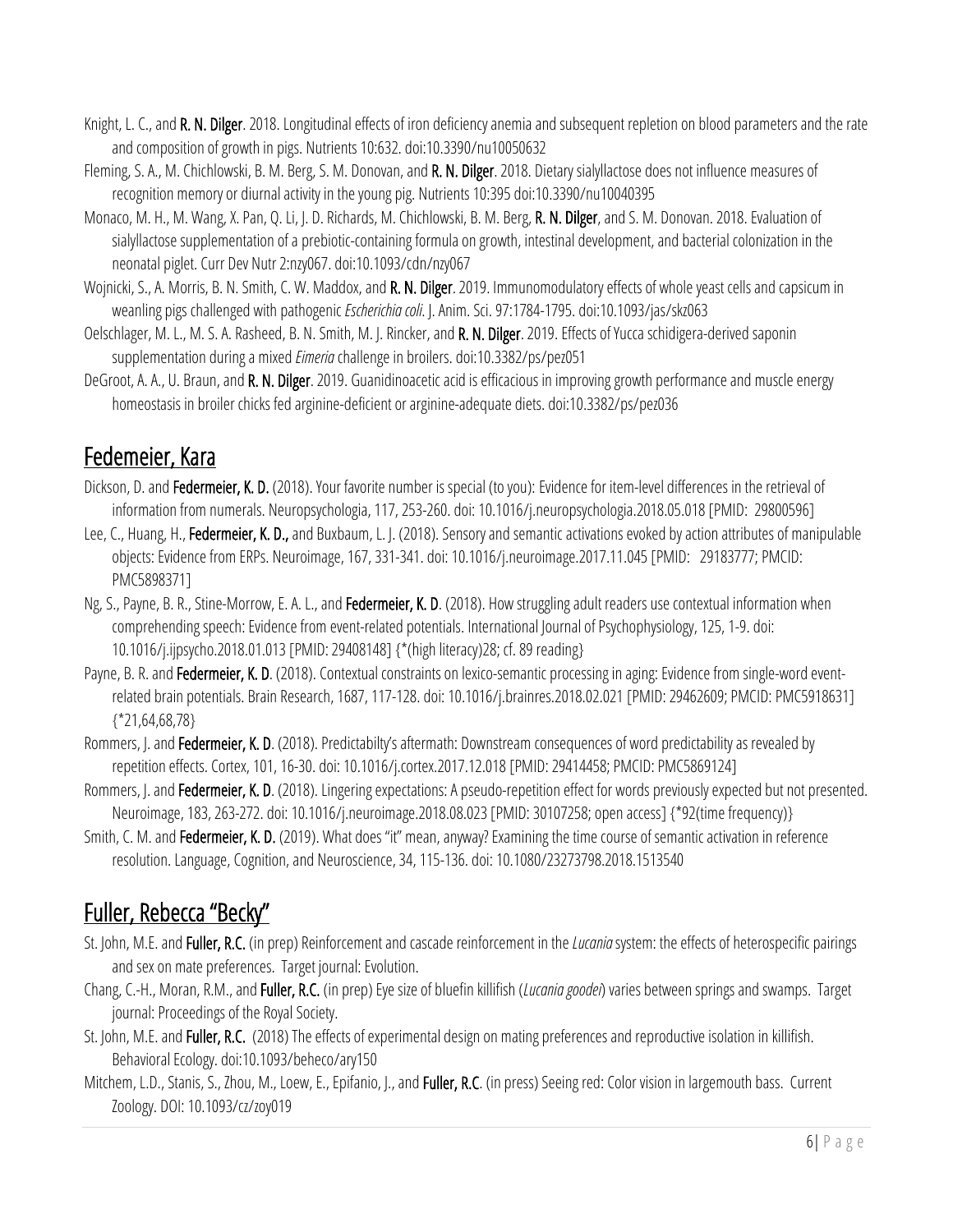-see YouTube coverage here[: https://www.youtube.com/watch?v=0pA7b\\_YkXls&feature=youtu.be](https://www.youtube.com/watch?v=0pA7b_YkXls&feature=youtu.be)

- Chang, C.-H., Schult, J., Sanders, J., Liui, S.-H., and Fuller, R.C. (2018) The vertical distributions and spawning site choices of red and yellow bluefin killifish (*Lucaniagoodei*) color morphs. Journal of Fish Biology 93: 396-400. DOI: 10.1111/jfb.13661
- Fuller, R.C. and Endler, J.A. (2018) A perspective on sensory drive. Current Zoology. doi.org/10.1093/cz/zoy052
- Moran, R.M., Zhou, M., Catchen, J., and **Fuller, R.C.** (2018) The previously underappreciated importance of postzygotic isolation in darters and its implications for reinforcement. Ecology and Evolution. 8: 9282-9294. doi:10.1002/ece3.4434
- Moran, R.M. and Fuller, R.C. (2018) Agonistic character displacement of genetically based male color patterns across darters. Proceedings of the Royal Society London, Biological Sciences 285: 20181248. dx.doi.org/10.1098/rspb.2018.1248
- Mitchem, L.D., Stanis, S., Sutton, N.M., Turner, Z., and **Fuller, R.C.** (2018) The pervasive effects of lighting environments on sensory drive in bluefin killifish: an investigation into male/male competition, female choice, and predation. Current Zoology. doi: 10.1093/cz/zoy038
- Johnson\*, A.M., Chang, C.-H.\*, and Fuller, R.C. (2018) Testing the potential mechanisms for the maintenance of a genetic color polymorphism in bluefin killifish populations. Current Zoology. DOI: doi.org/10.1093/cz/zoy017

\*these authors contributed equally to this manuscript.

- Moran, R.M., Soukup, R.M., Zhou, M., and **Fuller, R.C.** (2018) Egg viability decreases rapidly with time since ovulation in the rainbow darter *Etheostoma caeruleum*: implications for the costs of choosiness. Journal of Fish Biology 92: 532–536.
- Moran, R.M, and Fuller, R.C. (2018) Male-driven reproductive and agonistic character displacement in darters and its implications for speciation in allopatry Current Zoology. 64: 101-113. DOI: 10.1093/cz/zox069
- Bergeron, Z. and Fuller, R.C. (2018). Using human vision to detect variation in animal coloration: How bad is it? The American Naturalist 191: 269-276. DOI: 10.1086/695282

#### <span id="page-9-0"></span>Galvez, Roberto

- Collins, S.M., Belagodu A.P., Reed, S., Galvez, R., SHANK1 is differentially expressed during development in CA1 hippocampal neurons and astrocytes. Developmental Neurobiology, 78(4) p.363-373 doi: 10.1002/dneu.22564 (2018).
- Collins, S.M., Galvez, R., Neocortical SHANK1 regulation of forebrain dependent associative learning. Neurobiology of Learning and Memory, 155 p.173-179 doi: 10.1016/j.nlm.2018.07.009 (2018).

## <span id="page-9-1"></span>Gillette, Martha

- Bothwell, M.Y., **M.U. Gillette**. 2018. *Circadian redox rhythms in the regulation of neuronal excitability.* Free Radical Biol. Med. Special Issue: Circadian Regulation of Metabolism, Redox Signaling and Function in Health and Disease (Invited Review). M.E. Young, A.G. Reddy, D.M. Pollock, eds. 2018 May 1; 119: 45-55. DOI:10.1016/j.freeradbiomed.2018.01.025. PMID:29398284
- Cangellaris, O.V., **M.U. Gillette**. 2018. *Mini review: Biomaterials for enhancing neuronal repair.* Frontiers in Materials. Special Section: Biomaterials (Invited Review). B. Harley, ed. 2018 April 18; 5:21. DOI: 10.3389/fmats.2018.00021
- Atkins, Jr., N., S. Ren, N. Hatcher, P.W. Burgoon, E. Romanova, J.W. Mitchell, J. V. Sweedler, M.U. Gillette. 2018. *Functional peptidomics: Stimulus-and time-of-day-specific peptide release in the mammalian circadian clock*. ACS Chemical Neuroscience. Special Issue: Model Systems. Article ASAP (Web): June 14, 2018. DOI: 10.1021/acschemneuro.8b00089*.*
- Green, D., R.-C. Huang, L. Sudlow, N. Hatcher, K. Potgieter, C. McCrohan, C. Lee, E.V. Romanova, J.V. Sweedler, M.U. Gillette, R. Gillette. 2018. *cAMP, pHi, and NO regulation integrate feeding and locomotion in the predatory sea-slug Pleurobranchaea californica*. ACS Chemical Neuroscience. Special Issue: Model Systems, 9 (8), pp 1986–1993. DOI: 10.1021/acschemneuro.8b00187
- Cangellaris, O.V., E. Corbin, P. Froeter, J. Michaels, X. Li, M.U. Gillette. 2018. *Aligning synthetic hippocampal neural circuits via self-rolled-up silicon nitride microtube arrays*. ACS Applied Materials & Interfaces, Article ASAP (Web): September 25, 2018. DOI: 10.1021/acsami.8b10233. PMID: 30251826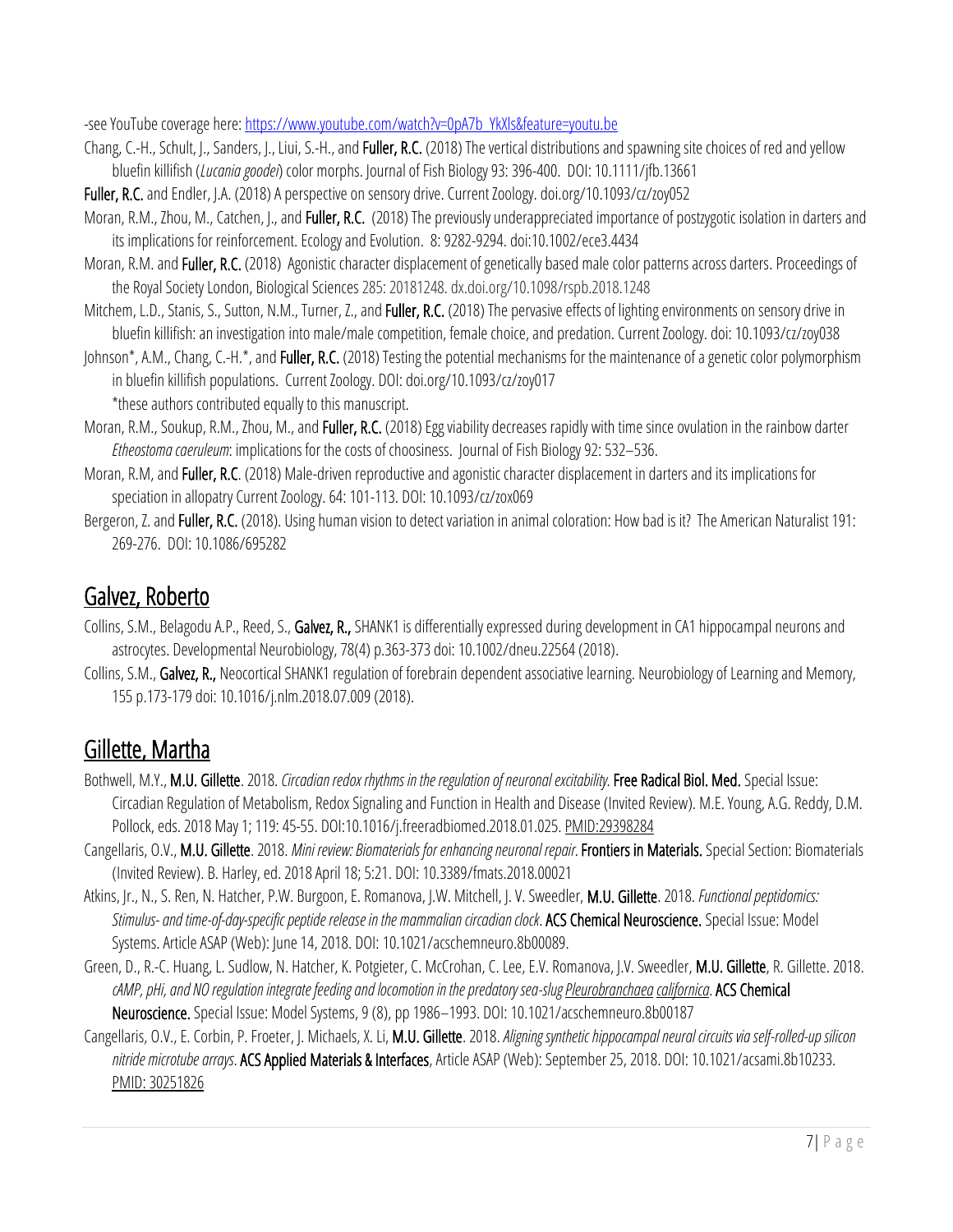- Neumann, E.K., T.J. Comi, N. Spegazzini, J.W. Mitchell, S.S. Rubakhin, M.U. Gillette, R. Bhargava, J.V. Sweedler. 2018. *Multimodal chemical analysis of the brain by high mass resolution mass spectrometry and infrared spectroscopic imaging*. Analytical Chemistry, 2018 Oct 2; 90 (19): 11572-11580. DOI: 10.1021/acs.analchem.8b02913. PMCID: PMC6168410 [Available 2019-10-02]
- Kamm, R.D., R. Bashir, N. Arora, R. D. Dar, M.U. Gillette, L.G. Griffith, M.L. Kemp, K. Kinlaw, M. Levin, A.C. Martin, T.C. McDevitt, R.M. Nerem, M. Powers, T.A. Saif, J. Sharpe, S. Takayama, S. Takeuchi, R. Weiss, K. Ye, H.G. Yevick, M. Zaman. 2018. *The promise of multi-cellular engineered living systems*. APL Bioengineering (White Paper), 2018 Oct 11; 2, 040901. DOI: [10.1063/1.5038337](https://doi.org/10.1063/1.5038337)
- Hu, C., R. Sam, M. Shan, N. Viorel, M. Wang, T. Kim, M.U. Gillette, P. Sengupta, G. Popescu. 2018. *Optical excitation and detection of neuronal activity*. J. Biophotonics. 2019 Mar;12(3):e201800269. doi: 10.1002/jbio.201800269. Epub 2018 Nov 7. DOI: 10.1002/jbio.201800269
- Naseri Kouzehgarani, G.\*, Bothwell, M.Y.\*, M.U. Gillette. *Circadian rhythm of redox state in hippocampal CA1 regulates neuronal excitability*. European J. Neuroscience. Special Issue: Circadian Rhythms (Invited manuscript). 2019 January 4; DOI: 10.1111/ejn.14334. PMID: 30614107
- Qin, E.C., M.E. Kandel, E. Liamas, T.B. Shah, C. Kim, C.D. Kaufman, Z.J. Zhang, G. Popescu, M.U. Gillette, D.E. Leckband, H. Kong, 2018. *Graphene oxide substrates with N-cadherin stimulates neuronal growth and intracellular transport*. Acta Biomater. 2019 Apr 2; pii: S1742- 7061(19)30239-9. DOI: 10.1016/j.actbio.2019.04.005. [Epub ahead of print]

## <span id="page-10-0"></span>Gillette, Rhanor

- Brown JW, Caetano-Anollés D, Catanho M, Gribkova E, Ryckman N, Tian K, Voloshin M, Gillette R (2018) Implementing goal-directed foraging decisions of a simpler nervous system in simulation. eNeuro 26 February 2018, 5 (1) ENEURO.0400-17.2018; DOI: <https://doi.org/10.1523/ENEURO.0400-17.2018>
- Green DJ, Huang R-C, Sudlow L, Hatcher NG, Potgieter K, McCrohan C, Lee C, Romanova EV, Sweedler JV, Gillette MLU, and Gillette R. (2018) cAMP, Ca2+, pHi, and NO regulate h-like cation channels that underlie feeding and locomotion in the predatory sea slug *Pleurobranchaea californica. ACS Chemical Neuroscience*Article ASAP DOI: 10.1021/acschemneuro.8b00187
- Brown JW, Schaub BM, Klusas BL, Tran AX, Duman AJ, Haney SJ, Boris AC, Flanagan MP, Delgado N, Torres G, Rolón-Martínez S, Vaasjo LO, Miller MW, Gillette R (2018) A role for dopamine in the peripheral sensory processing of a gastropod mollusc. PLoS One 26;13(12):e0208891. doi: 10.1371/journal.pone.0208891

# <span id="page-10-1"></span>Gothe, Neha

Gothe, N. P., Hayes, J. M., Temali, C., & Damoiseaux, J. S. (2018). Differences in Brain Structure and Function Among Yoga Practitioners and Controls. *Frontiers in Integrative Neuroscience*, *12*, [26]. https://doi.org/10.3389/fnint.2018.00026

# <span id="page-10-2"></span>Grosman, Claudiio

Harpole, T. J., and Grosman, C. (2019) A crucial role for side-chain conformation in the versatile charge selectivity of Cys-loop receptors. *Biophysical Journal In Press*.

## <span id="page-10-3"></span>Hauber, Mark

- Louder M, Lawson S, Lynch K, Balakrishnan CN, Hauber ME (in press) Neural mechanisms of auditory species recognition in birds. Biological Reviews.\*
- Hauber ME, Bond AL, Kouwenberg A-L, Robertson GJ, Hansen EJ, Holford M, Dainson M, Luro A, Dale J (2019) The chemical basis of a signal of individual identity: shell pigment concentrations track the unique appearance of Common Murre eggs. Journal of the Royal Society Interface 16: 20190115.\*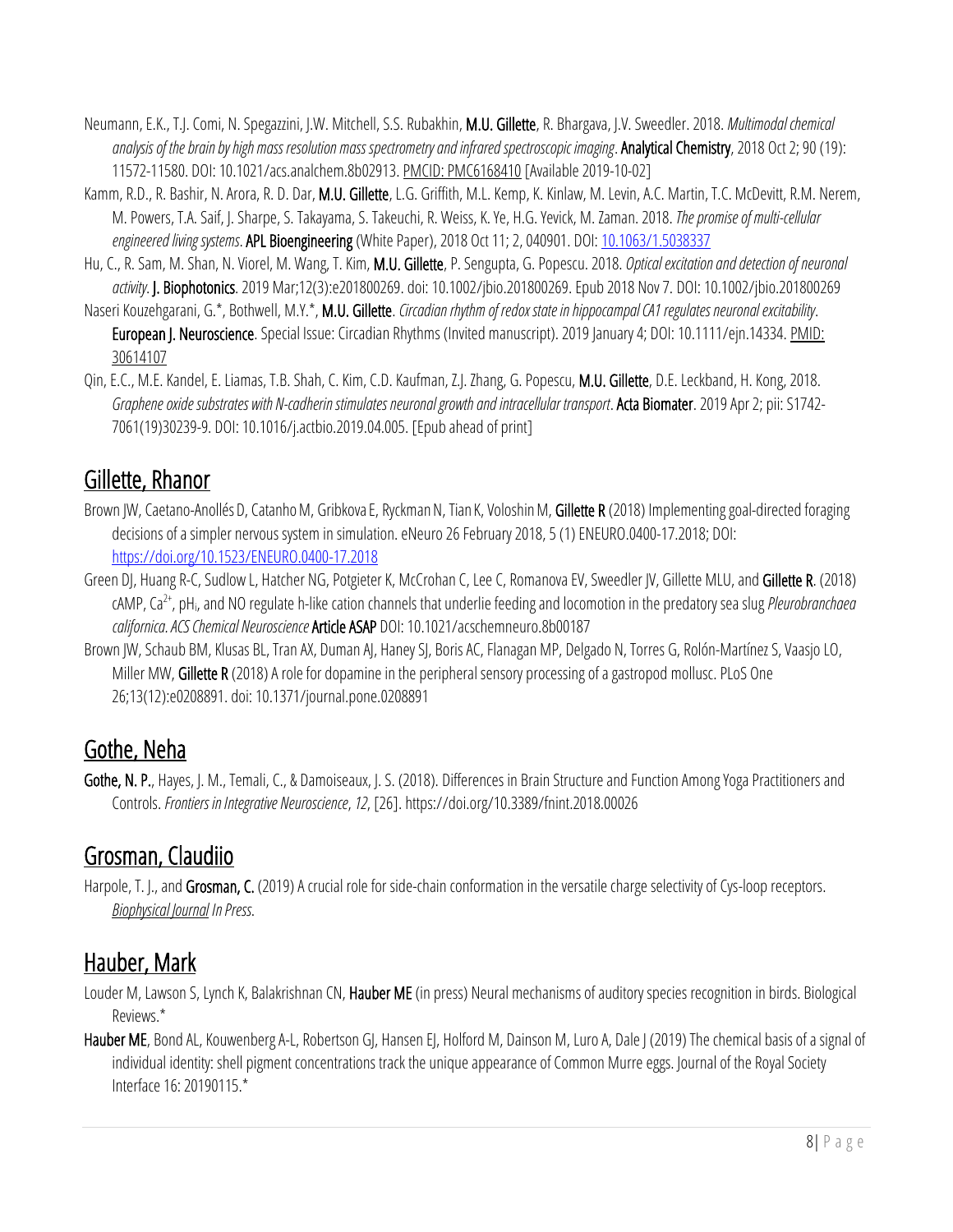- Moskat C, Hauber ME (in press) Sex-specific responses to simulated territorial intrusions in the common cuckoo: a dual function of female acoustic signaling. Behavioral Ecology and Sociobiology.
- Mackay JWB, Russell JC, Murphy EC, Clout MN, Hauber ME (2019) See how they run: increased ranging behavior counters potential Allee effects in experimentally introduced house mice on an island. Biological Invasions (online).\*

Hanley D, Gern K, Hauber ME, Grim T (2019) Host responses to foreign eggs across the avian visual color space. American Naturalist (online).\*

- Hanley D, Lopez AV, Fiorini VD, Reboreda JC, Grim T, Hauber ME (2019) Variation in multicomponent recognition cues alters egg rejection decisions: a test of the optimal acceptance threshold hypothesis. Philosophical Transactions of the Royal Society of London B 374: 20180195.\* (*Faculty of 1000 Prime Recommended*).
- Moskat C, Ban M, Fulop A, Bereczki J, Hauber ME (2019) Bimodal habitat use in brood parasitic Common Cuckoos (*Cuculus canorus*) revealed by GPS telemetry. Auk: Ornithological Advances 136: 1-12.
- Rivera M, Cealie M, Hauber ME, Kleindorfer S, Liu W (2019) Neural activation in response to conspecific songs in zebra finch (*Taeniopygia guttata*) embryos and nestlings. NeuroReport 30:217–221.\*
- Hauber ME, Luro A, McCarty CJ, Barateli K, Cassey P, Hansen E, Dale J (2019) Interannual repeatability of eggshell phenotype in individual female Common Murres (*Uria aalge*). Canadian Journal of Zoology 97: 385-391.\*
- Manna TJ, Moskat C, Ton L, Ban M, Aidala Z, Low J, Hauber ME (2019) Multiple parasitism reduces egg rejection in the host of a mimetic avian brood parasite. Journal of Comparative Psychology (online).\*
- Withers S, Armstrong D, Ward-Smith T, Parsons S, Hauber ME (2019) Improved methods for reducing translocation mortality and obtaining reliable population projections for reintroduction of the New Zealand rifleman (*Acanthisitta chloris*). Bird Conservation International (online).\*
- Aidala Z, Strausberger B, Hauber ME (2019) Increased Egg-Nest Visual Contrast Does Not Induce Egg Ejection in the Eastern Phoebe (*Sayornis phoebe*)*,*an Accepter Host of the Brood Parasitic Brown-Headed Cowbird (*Molothrus ater*). Journal of Comparative Psychology 133: 46– 55.\*

*\*Articles coauthored with advised students and postdocs.*

## <span id="page-11-0"></span>Heller, Wendy

- Popov, T., Westner, B. U.,Silton, R. L., Sass, S. M., Spielberg, J. M., Rockstroh, B., Heller, W., & Miller, G. A. (2018). Time course of brain network reconfiguration supporting inhibitory control. *Journal of Neuroscience, 10*, DOI[: https://doi.org/10.1523/JNEUROSCI.2639-17.2018](https://doi.org/10.1523/JNEUROSCI.2639-17.2018)
- Sharp, P. B., Sutton, B. P., Paul, E. J., Sherepa, N., Hillman, C. H., Cohen, N. J., Kramer, A. F., Prakash, R., Heller, W., Telzer, E. H., & Barbey, A. K. (2018). Mindfulness training induces structural connectome changes in insula networks. *Scientific Reports*, *8*, 7929. <https://doi.org/10.1038/s41598-018-26268-w>*.*
- Bartholomew, M.E., Yee, C.M., Heller, W., Miller, G.A., & Spielberg, J.M. (2019). Reconfiguration of brain networks supporting inhibition of emotional challenge. *NeuroImage, 186,* 350-357*.* PMID:30394327PMCID[:PMC6372757\[](https://www.ncbi.nlm.nih.gov/pmc/articles/PMC6372757/)Available on 2020-02- 01]DOI[:10.1016/j.neuroimage.2018.10.066](https://doi.org/10.1016/j.neuroimage.2018.10.066)
- Madian, N., Bredemeier, K., Heller, W., Miller, G. A., & Warren, S. L. (2019). Repetitive negative thought and executive dysfunction: An interactive pathway to emotional distress. *Cognitive Therapy and Research*, *43*, 464-480[. https://doi.org/10.1007/s10608-018-9966-x](https://doi.org/10.1007/s10608-018-9966-x)
- Lake, J. I., Spielberg, J. M., Infantolino, Z. P., Crocker, L. D., Yee, C. M., Heller, W. and Miller, G. M. (In press). Reward anticipation and punishment anticipation are instantiated in the brain via opponent mechanisms. *Psychophysiology*.
- <span id="page-11-1"></span>Guha, A., Spielberg, J., Lake, J., Popov, T., Heller, W., Yee, C. M., & Miller, G. A. (In press). Effective connectivity between Broca's area and amygdala as a mechanism of top-down control in worry. *Clinical Psychological Science*.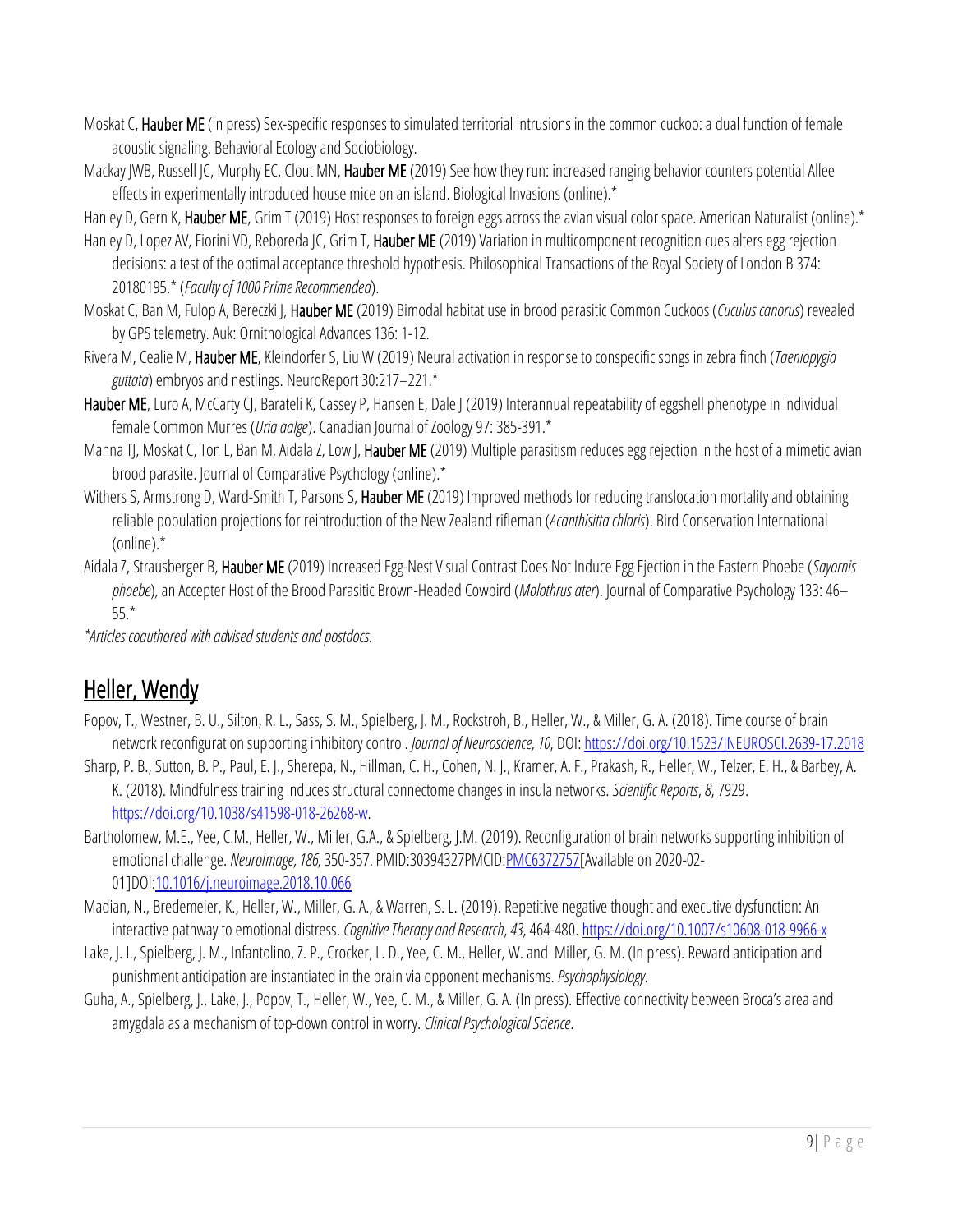#### Hsiao-Wecksler, Elizabeth

#### *Peer-reviewed Published Journal Papers*

- Petrucci, M.N., DiBerardino, L.A., MacKinnon, C.D. and Hsiao-Wecksler, E.T. "A Neuromechanical Model of Reduced Dorsiflexor Torque During the Anticipatory Postural Adjustments of Gait Initiation", IEEE Transactions on Neural Systems and Rehabilitation Engineering, 26(11):2210-2216, 2018. <https://doi.org/10.1109/TNSRE.2018.2874991>
- Angelini, M.J., Kesler, R.M., Petrucci, M.N., Rosengren, K.S., Horn, G.P., and Hsiao-Wecksler, E.T. "Effects of Simulated Firefighting and Asymmetric Load Carriage on Firefighter Obstacle Crossing Performance", Applied Ergonomics, 70: 59-67, 2018.<https://doi.org/10.1016/j.apergo.2018.02.006>
- Singh, G., **Xiao, C.,** Hsiao-Wecksler, E.T., Krishnan, G. "Design and Analysis of Coiled FREE Actuator", Bioinspiration & Biomimetics, 13(3): 036010, 2018. <https://doi.org/10.1088/1748-3190/aab19c>
- Park, K., Sy. L., Horn, G.P., Kesler, R.M., Petrucci, M.N., Rosengren, K.S., and Hsiao-Wecksler, E.T. "Assessing gait changes in firefighters after firefighting activities and while carrying asymmetric loads", Applied Ergonomics, 70: 44-50, 2018. <https://doi.org/10.1016/j.apergo.2018.01.016>
- Kesler, R.M., *Bradley, F.F., Deetjen, G.S., Angelini, M.I., Petrucci, M.N.*, Rosengren, K.S., Horn, G.P., and Hsiao-Wecksler, E.T. "Impact of SCBA Size and Fatigue from Different Firefighting Work Cycles on Firefighter Gait", Ergonomics, 61(9): 1208-1215, 2018. <https://doi.org/10.1080/00140139.2018.1450999>
- Kesler, R.M., *Deetjen, G.S., Bradley, F.F.*, *Angelini, M.J., Petrucci, M.N.*, Rosengren, K.S., Horn, G.P., and Hsiao-Wecksler, E.T. "Impact of SCBA Size and Firefighting Work Cycle on Firefighter Functional Balance", Applied Ergonomics, 69: 112-119, 2018. <https://doi.org/10.1016/j.apergo.2018.01.006>
- Kesler, R.M., Ensari, I., Klaren, R.E., Motl, R.W., Hsiao-Wecksler, E.T., Rosengren, K.S., Fernhall, B., Smith, D.L., and Horn, G.P., "Physiological response to firefighting activities of various work cycles using extended duration and prototype SCBA", Ergonomics, 61(3): 390-403, 2018. <http://dx.doi.org/10.1080/00140139.2017.1360519>
- Boes, M.K., Bollaert, R.E., Kesler, R.M., Learmonth, Y.C., Islam, M., Petrucci, M.N., Motl, R.W., and Hsiao-Wecksler, E.T. "Six-minute walk performance in persons with multiple sclerosis while using passive or powered ankle-foot orthoses", Archives of Physical Medicine and Rehabilitation, 99(3): 484-490, 2018. <https://doi.org/10.1016/j.apmr.2017.06.024>
- Kesler, R.M., Klieger, A.E., **Boes, M.K.**, Hsiao-Wecksler, E.T., Klaren, R.E., Learmonth, Y., Motl, R.W., and Horn, G.P., "Egress Efficacy of Persons with Multiple Sclerosis During Simulated Evacuations", Fire Technology, 53(6): 2007-2021, 2017[. http://dx.doi.org/10.1007/s10694-017-0668-](http://dx.doi.org/10.1007/s10694-017-0668-9) [9](http://dx.doi.org/10.1007/s10694-017-0668-9)
- **Islam, M.,** and Hsiao-Wecksler, E.T. "Detection of Gait Modes Using an Artificial Neural Network during Walking with a Powered Ankle-Foot Orthosis", Journal of Biophysics, 7984157: 1-9, 2016[. http://dx.doi.org/10.1155/2016/7984157](http://dx.doi.org/10.1155/2016/7984157)

#### *Peer-reviewed Extended Conference Proceeding Papers*

- Song, S.Y. Zallek, C.M., Hsiao-Wecksler, E.T. "Quantification of Spasticity in Upper-Arm Muscles Using the PVRM (Position, Velocity, and Resistance Meter)", Design of Medical Devices Conference, Minneapolis, MN, April 16-18, 2019.
- Jahanian, O., Gaglio, A., Daigle, S., Muqeet, V., Schorenberg, A.J., Hsiao-Wecksler, E.T., Slavens, B.A., "Hand-rim Biomechanics of Geared Manual Wheelchair Mobility" Rehabilitation Engineering and Assistive Technology Society of North America (RESNA) 2018 Annual Conference, Arlington, VA, July 13 - 15, 2018. Student Scientific Paper Winner.
- Thompson, N., Zhang, X., *Ayala, F*., Hsiao-Wecksler, E.T., Krishnan, G. "Augmented Joint Stiffness and Actuation using Architectures of Soft Pneumatic Actuators", 2018 IEEE International Conference on Robotics and Automation (ICRA), Brisbane, Australia, May 21-25, 2018.
- Hernandez, M E., Sowers, R., **Thompson, N**., Krishnan, G., Hsiao-Wecksler, E.T., "Body-in-the-loop control of soft robotic exoskeletons during virtual manual labor tasks", 2018 IEEE International Conference on Robotics and Automation (ICRA), Brisbane, Australia, May 21-25, 2018
- Pei, Y., Ewoldt, R.H., Zallek, C.M., Hsiao-Wecksler, E.T. "Revised Design of a Passive Hydraulic Training Simulator of Biceps Spasticity", Design of Medical Devices Conference, Minneapolis, MN, April 10-12, 2018. http://dx.doi.org/10.1115/DMD2018-6881
- Garag, P., Chen, A., McDonagh, D., Hsiao-Wecksler, E.T. "Design and Evaluation of the PosturSense Cushion", Design of Medical Devices Conference, Minneapolis, MN,April 10-12, 2018[. http://dx.doi.org/10.1115/DMD2018-6883](http://dx.doi.org/10.1115/DMD2018-6883)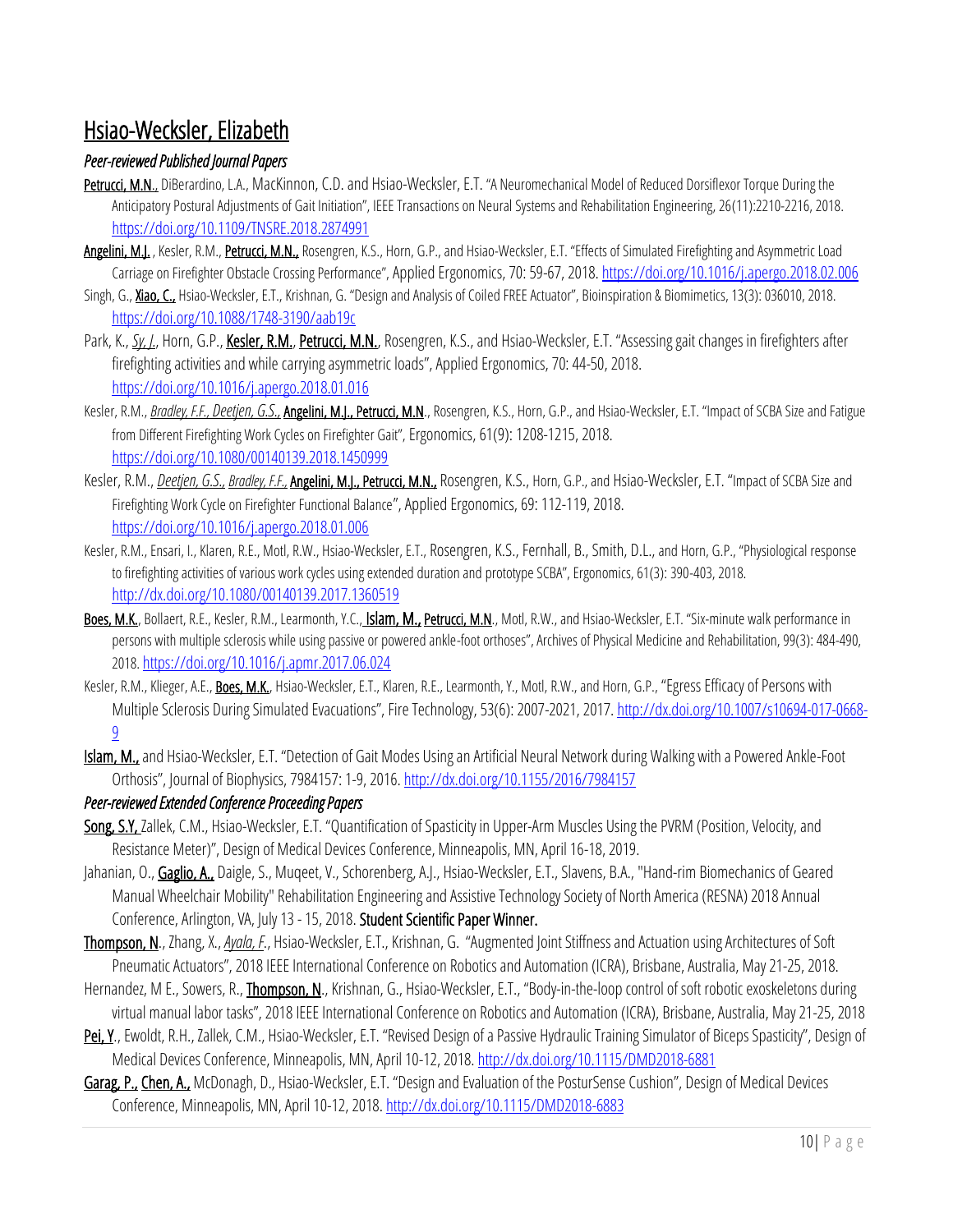## <span id="page-13-0"></span>Juraska, Janice

- Hankosky, E.R., Westbrook S.R., Haake R.M., Willing J., Raetzman LT., Juraska, J.M., Gulley J.M. Age- and sex-dependent effects of methamphetamine on cognitive flexibility and 5-HT2C receptor localization in the orbitofrontal cortex of Sprague-Dawley rats. Behav Brain Res 349:16–24, 2018. PMID: 29715538
- Kougias, D.G., Sellinger, E.P., Willing, J., Juraska, J.M. Perinatal exposure to an environmentally relevant mixture of phthalates results in a lower number of neurons and synapses in the medial prefrontal cortex and decreased cognitive flexibility in adult male and female rats. J. Neuroscience, 38(31):6864–6872, 2018. PMID: 30012688. NIEHS extramural paper of the month (Sept)
- Wise L.M., Hernández-Saavedra D., Boas S.M., Pan Y.X., Juraska J.M. Perinatal High-Fat Diet and Bisphenol A: Effects on Behavior and Gene Expression in the Medial Prefrontal Cortex. Developmental Neuroscience, Dec 21:1-16, 2018. PMID: 30580332
- Moody L., Kougias D., Jung P.M., Digan I., Hong A., Gorski A., Chen H., Juraska J., Pan Y.X. Perinatal phthalate and high-fat diet exposure induce sex-specific changes in adipocyte size and DNA methylation. J Nutr Biochem. 65:15-25, 2019. PMID: 30599393

# <span id="page-13-1"></span>Kelley, Keith

- Wen, H., H. Ma, Q Cai, S. Lin, X. Lei, B. He, S. Wu, Z. Wang, Y. Gao, W. Liu, W. Liu, Q. Tao, Z. Long, M. Yan, D. Li, K.W. Kelley, Y. Yang, H. Huang and Q. Liu. 2018. Recurrent ECSIT V140A mutation triggers hyperinflammation and promotes hemophagocytic syndrome in extranodal NK/T-cell lymphoma. Nature Medicine 24:154-164. doi: 10.1038/nm.4456
- Rodriguez-Zas, S.L., C. Wu, B.R. Southey, J.C. O'Connor, S.E. Nixon, R. Garcia, C. Zavala, M. Lawson, R.H. McCusker, E.V. Romanova, J.V. Sweedler, K.W. Kelley and R. Dantzer. 2018. Disruption of microglia histone acetylation and protein pathways in mice exhibiting inflammationassociated depression-like symptoms. Psychoneuroendocrinology 97:47-58[. https://doi.org/10.1016/j.psyneuen.2018.06.024](https://doi.org/10.1016/j.psyneuen.2018.06.024)
- Mailing, L. J. Allen, B. Pence, J. Rytych, Y. Sun, T. Bhattacharya, P. Park, T.W. Liu, R.H. McCusker, K. Swanson, G.C. Fahey, J. Rhodes, K.W. Kelley, R.W. Johnson, J.A. Woods. 2019. Behavioral response to fiber feeding is cohort-dependent and associated with gut microbiota composition in mice. Behavioural Brain Research 359:731-736.pii: S0166-4328(18)31068-4. doi: 10.1016/j.bbr.2018.09.012
- He, B, R. R. Gao, D. Lv, Y. Wen, L. Song, X. Wang, S. Lin, Q. Huang, Z. Deng, Z. Wang, M. Yan, F. Zheng, E.W.F. Lam, K.W. Kelley, Z. Li and Q. Liu. 2019. The prognostic landscape of interactive biological processes presents treatment responses in cancer. EBio Medicine pii: S2352- 3964(19)30070-2. doi: 10.1016/j.ebiom.2019.01.064.
- Cui, B., Y. Luo, P. Tian, F. Peng, J. Lu, Y. Yang, Q. Su, B. Liu, J. Yu, X. Luo, L. Yin, W. Cheng, F. An, B. He, D. Liang, S. Wu, P. Chu, L. Song, X. Liu, H. Luo, J. Xu, Y. Pan, Y. Wang, D. Li, P. Huang, Q. Yang, L. Zhang, B.P. Zhou, S. Liu, G. Xu, E.W.F. Lam, K.W. Kelley and Q. Liu. 2019. Stressinduced epinephrine enhances lactate dehydrogenase A and promotes cancer stem-like cells. J. Clin. Invest. doi.org/10.1172/JCI121685

# <span id="page-13-2"></span>Ko, CheMyong "Jay"

- Lee-Thacker S, Choi Y, Taniuchi I, Takahara T, Ko C, Jo M. Core Binding Factor  $\Box$  expression in ovarian granulosa cells is essential for female fertility. *Endocrinology*. 159(5):2094-2109. 2018.
- Park CJ, Kim H, Jin J. Barakat R, Lin PC, Choi JM, Ko C. Porcine intestinal lymphoid tissues synthesize estradiol. *Journal of Veterinary Science* 19(4):477-482, 2018.
- Barakat R, Lin P, Park CJ, Popescu G, Bakery HH, Abosalum ME, Abdelaleem NM, Flaws J, Ko C. Prenatal Exposure to DEHP Induces Neuronal Degeneration and Neurobehavioral Abnormalities in Adult Male Mice. *Toxicological Sciences* 164 (2):439-452, 2018.
- Duffy DM<sup>\*</sup>, **Ko C<sup>\*</sup>**, Jo M<sup>\*</sup>, Brannstrom M<sup>\*</sup>, Curry TE Jr<sup>\*</sup>. Ovulation: Parallels with inflammatory Processes. *Endocrine Reviews* 40(2):369-416. 2019 (\*, contributed equally)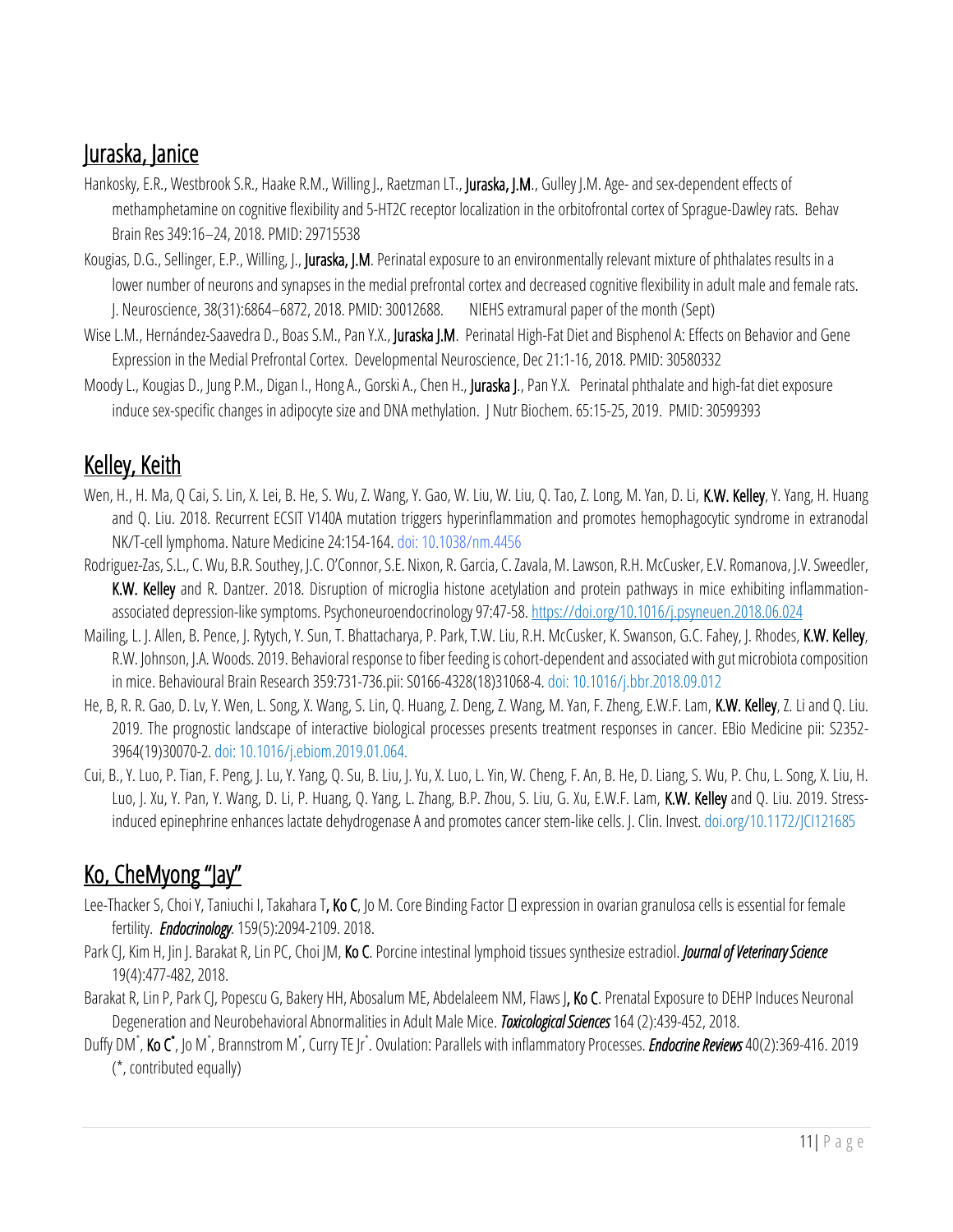- Park CJ, Barakat R, Lin PC, Ulanov A, Li Z, Lin PC, Chiu K, Zhou S, Perez P, Lee J, Flaws J, Ko C. Sanitary pads and diapers contain higher phthalate contents than those in common commercial plastic products. *Reproductive Toxicology* 84: 114-121. 2019
- Barakat R, Seymore T, Lin PC, Park CJ, Ko C. Prenatal exposure to an environmentally relevant phthalate mixture disrupts testicular steroidogenesis in adult male mice. *Environmental Research*. 2019. *Accepted.*
- Kim DH, Park HJ, Park HS, Lee JU, Ko C, Gye MC, Choi JM. Estrogen receptor alpha in T cells suppresses follicular helper T cell responses and prevent autoimmunity. *Exp. Mo. Med*. 2019. *Accepted.*

#### <span id="page-14-0"></span>Laurent, Heidemarie

- Bryce, C., Chen, F., Laurent, H., & Riis, J. (forthcoming). Analytical strategies and tactics in salivary bioscience. In M. K. Taylor & D. A. Granger (Eds.), *Foundations of Interdisciplinary Salivary Bioscience.* New York, NY: Springer.
- † Dawson, D., Volpe, V., & Laurent, H. K. (forthcoming). Synergistic effects of psychological intimate partner violence exposure and gender discrimination on postnatal mental health trajectories. *Journal of Interpersonal Violence.*
- <sup>†</sup>Kern, S., & Laurent, H. K. (forthcoming). Childhood abuse predicts affective symptoms via HPA reactivity during mother-infant stress. *Psychoneuroendocrinology.*
- † Nelson, B. W., Allen, N. B., & Laurent, H. K. (forthcoming). Maternal stress and social support prospectively predict infant inflammation.*Brain, Behavior and Immunity*.
- Laurent, H. K. (2019). Challenges in characterizing the "mommy brain." *Parenting: Science and Practice, 19,* 94-96.

#### <span id="page-14-1"></span>Liang, Nu-Chu

- Lundy Jr., R.F., Caloiero, V., Bradley, C., Liang, N-C., and Norgren, R. Furosemide-induced food avoidance: Evidence for a conditioned response. Physiol. Behav. 81: 397-408, 2004. DOI[:10.1016/j.physbeh.2004.01.016](https://doi.org/10.1016/j.physbeh.2004.01.016)
- Liang, N-C., Hajnal, A., and Norgren, R. Sham feeding corn oil increases accumbens dopamine in the rat. Am. J. Physiol. Regul. Integr. Comp. Physiol. 291: R1236-R1239, 2006. DOI[:10.1152/ajpregu.00226.2006](https://doi.org/10.1152/ajpregu.00226.2006)
- Liang, N-C., Bello, N.T., and Moran T.H. Experience with activity based anorexia enhances conditioned taste aversion learning in rats. Physiol. Behav. 102: 51-57, 2011. DO[I:10.1016/j.physbeh.2010.10.004](https://doi.org/10.1016/j.physbeh.2010.10.004)
- Bello, N.T. and Liang, N-C. The use of serotonergic drugs to treat obesity is there any hope? Drug Des Devel Ther. 5: 95-109, 2011. DO[I:10.2147/DDDT.S11859](https://doi.org/10.2147/DDDT.S11859)
- Liang, N-C., Freet, C.S., Grigson, P.S., and Norgren, R. Pontine and thalamic influences on fluid rewards: I. operant responding for sucrose and corn oil. Physiol. Behav. 105(2): 576-88, 2012. DOI: 10.1016/j.physbeh.2011.06.010
- Liang, N-C., Grigson, P.S., and Norgren, R. Pontine and thalamic influences on fluid rewards: II. sucrose and corn oil conditioned aversions. Physiol. Behav. 105(2): 589-94, 2012. DO[I:10.1016/j.physbeh.2011.06.009](https://doi.org/10.1016/j.physbeh.2011.06.009)
- Liang, N-C., Norgren, R., and Grigson, P.S. Pontine and thalamic on fluid rewards: III. anticipatory contrast for sucrose and corn oil. Physiol. Behav. 105(2):595-606, 2012. DOI:10.1016/j.physbeh.2011.06.008
- Nyland, J.E., Alexander, D.N., Liang, N-C., and Grigson, P.S. Bilateral lesions of the thalamic trigeminal orosensory area dissociate natural from drug reward in contrast paradigms. Behav Neurosci. 126(4): 538-50, 2012.
- Liang, N-C., Bello, N.T., and Moran T.H. Additive feeding inhibitory and aversive effects of naltrexone and exendin-4 combinations. Int J Obes (Lond). 37(2):272-8, 2013. DOI[:10.1038/ijo.2012.16](https://doi.org/10.1038/ijo.2012.16)
- Liang, N-C., Smith, M.E., and Moran T.H. Food avoidance and acceptance learning with different stressors in female rats. Neuroscience, 235: 149-58, 2013. DO[I:10.1016/j.neuroscience.2012.12.068](https://doi.org/10.1016/j.neuroscience.2012.12.068)
- Sun, B., Liang, N-C., Ewald, E.R., Purcell, R.H., Boersma, G.J., Yan, J., Moran, T.H., and Tamashiro, K.L. Early postweaning exercise improves central leptin sensitivity in offspring of rat dams fed high-fat diet during pregnancy and lactation. Am J Physiol Regul Integr Comp Physiol. 305(9): R1076-84, 2013. DO[I:10.1152/ajpregu.00566.2012](https://doi.org/10.1152/ajpregu.00566.2012)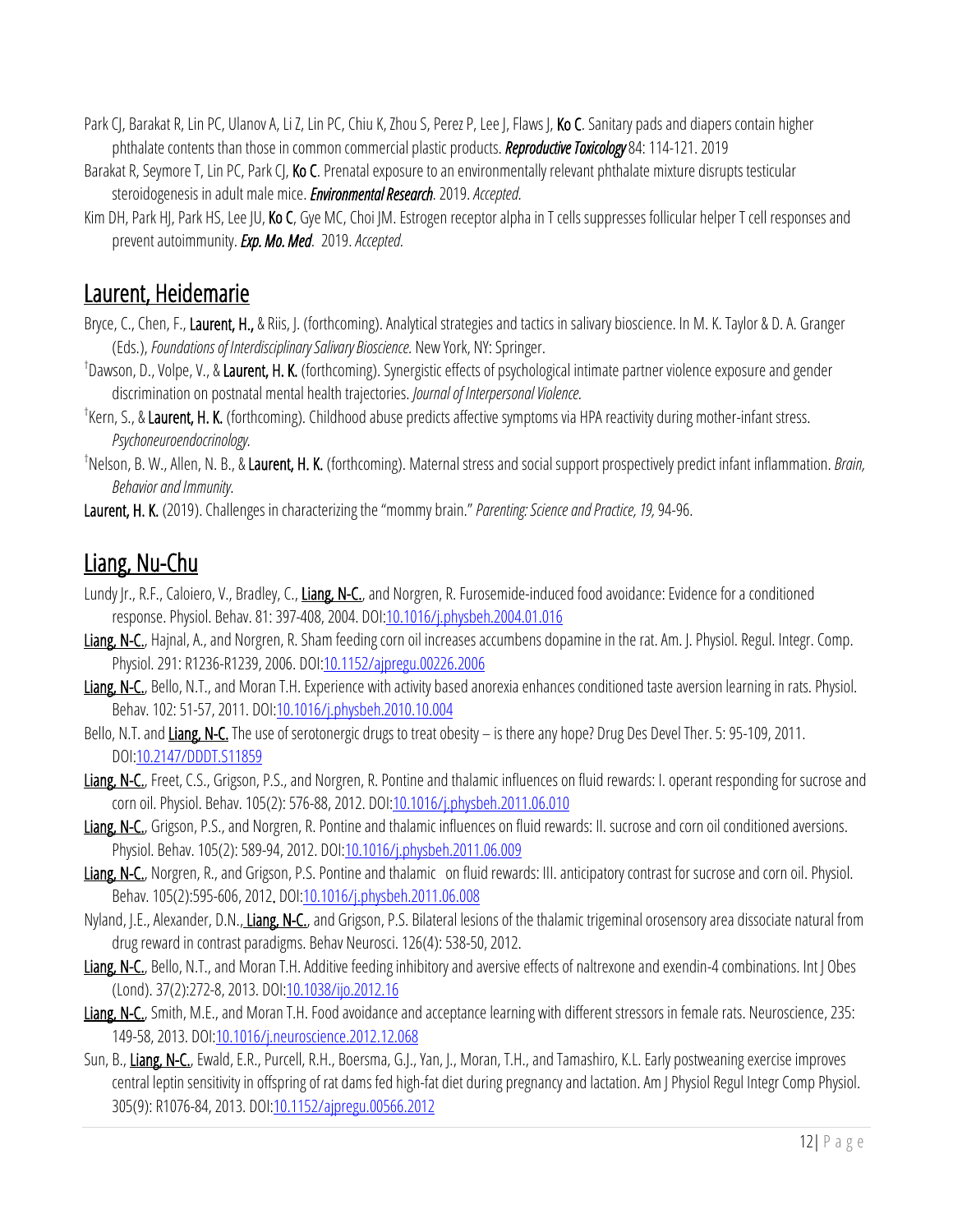- Treesukosol, Y., Sun, B., Moghadam, A., Liang, N-C., Tamashiro, K., and Moran, T.H. Maternal high-fat diet during pregnancy and lactation reduces the appetitive behavioral component in female offspring tested in a brief-access taste procedure. Am J Physiol Regul Integr Comp Physiol, 306: R499-509, 2014. DOI: 10.1152/ajpregu.00419.2013
- Yang, Y., Moghadam, A., Cordner, Z., Liang, N-C., and Moran, T.H. Long term exendin-4 treatment reduces food intake and body weight and alters expression of brain homeostatic and reward markers. Endocrinology, 155: 3473-3483, 2014. DOI[:10.1210/en.2014-1052](https://doi.org/10.1210/en.2014-1052)
- Liang, N-C., Bello, N.T., and Moran T.H. Wheel running reduces high-fat diet intake, preference and mu-opioid agonist stimulated intake. Behavioural Brain Research, 284 (1): 1-10, 2015. DO[I:10.1016/j.bbr.2015.02.004](https://doi.org/10.1016/j.bbr.2015.02.004)
- Yada Treesukosol, Y., Liang, N-C., and Moran, T.H. Alterations in sucrose sham-feeding intake as a function of diet-exposure in rats maintained on calorically-dense diets. Appetite, 92:278-86, 2015. DOI[:10.1016/j.appet.2015.05.014](https://doi.org/10.1016/j.appet.2015.05.014)
- Moody, L., Liang, J., Choi, P.Q., Moran, T.H. and Liang, N-C. Wheel running decreases palatable diet preference in Sprague-Dawley rats. Physiol. Behav., 150: 53-63, 2015. DOI[:10.1016/j.physbeh.2015.03.019](https://doi.org/10.1016/j.physbeh.2015.03.019)
- Boersma, G.J., Tamashiro, K.L., Moran, T.H. and Liang, N-C. Corticosterone administration in drinking water decreases high fat diet intake but not preference in male rats. Am. J. Physiol. Regul. Integr. Comp. Physiol., 310(8): R733-43, 2016. DO[I:10.1152/ajpregu.00371.2015](https://doi.org/10.1152/ajpregu.00371.2015)
- Boersma, G.J., Liang, N-C., Lee, R.S., Albertz, J.D., Kastelein, A., Moody, L.A., Aryalk S., Moran, T.H. and Tamashiro, K.L. Failure to upregulate Agrp and Orexin in response to activity based anorexia in weight loss vulnerable rats characterized by passive stress coping and prenatal stress experience. Psychoneuroendocrinology, 67:171-81, 2016. DOI[:10.1016/j.psyneuen.2016.02.002](https://doi.org/10.1016/j.psyneuen.2016.02.002)
- Nelson, N.G., Suhaidi, F.A., DeAngelis, R.S., and Liang, N-C. Appetite and weight gain suppression effects of alcohol depend on the route and pattern of administration in Long Evans rats. Pharmacology, Biochemistry and Behavior, 150-151: 124-133, 2016. DO[I:10.1016/j.pbb.2016.10.006](https://doi.org/10.1016/j.pbb.2016.10.006)
- Yang, T., Xu, W.J., York, H., and Liang, N-C. Diet choice patterns in rodents depend on novelty of the diet, exercise, species, and sex. Physiol. Behav., 176: 149 - 158, 2017. DOI[:10.1016/j.physbeh.2017.02.045](https://doi.org/10.1016/j.physbeh.2017.02.045)
- Kim, Y.J., Schroeder, M., Liang, N-C., Moran, T.H., Weller, A., and Bi, S. Effects of early postnatal environment on hypothalamic gene expression in OLETF rats. PLOS ONE, 12(6): e0178428, 2017. DOI: 10.1371/journal.pone.0178428
- Yang, Y., Choi, P.P., Smith, W.W., Xu, W., Ma, D., Cordner, Z.A., Liang, N-C., and Moran, T.H. Exexdin-4 reduces food intake via the PI3K/AKT signaling pathway in the hypothalamus. Scientific Reports, 7(1):6936, 2017. DO[I:10.1038/s41598-017-06951-0](https://doi.org/10.1038/s41598-017-06951-0)
- Nelson, N.G., Suhaidi, F.A., Law, W.X., and Liang, N-C. Chronic moderate alcohol drinking alters insulin release without affecting cognitive and emotion-like behaviors in rats. ALCOHOL, 70:11-22, 2018. DOI[:10.1016/j.alcohol.2017.12.001](https://doi.org/10.1016/j.alcohol.2017.12.001)
- Yang, T.Y. and Liang, N-C. Ovarian hormones mediate running-induced changes in high fat diet choice patterns in female rats. Hormones and Behavior, 100:81-93, 2018. DOI: 10.1016/j.yhbeh.2018.02.010
- Nelson, N.G., Law, W.X., Weingarten, M.J., Carnevale, L.N., Das, A., and Liang, N-C. Combined ∆9-tetrahydrocannabinol and moderate alcohol administration: effects on ingestive behaviors in adolescent male rats. Psychopharmacology, 236(2):671-684, 2019. DO[I:10.1007/s00213-](https://doi.org/10.1007/s00213-018-5093-3) [018-5093-3](https://doi.org/10.1007/s00213-018-5093-3)
- Yang, T.Y., Gardner, J., Gentile, J.D., and Liang, N-C. Sex and individual differences in meal patterns mediate the persistency of runningassociated high fat diet avoidance in rats. Am. J. Physiol. Regul. Integr. Comp. Physiol., 316(2):R130-R143, 2019. DO[I:10.1152/ajpregu.00231.2018](https://doi.org/10.1152/ajpregu.00231.2018)

#### <span id="page-15-0"></span>Lopez-Ortiz, Citlali

- Camacho, P., Carbonari, R., Shen S., Zadikoff, C., Kramer A. F., López-Ortiz C. Protocol for pilot clinical trial on the training of voluntary saccades in older adults and PD. Frontiers in Aging Neuroscience, 2019 Vol. 11 Issue 77.
- URL=https://www.frontiersin.org/article/10.3389/fnagi.2019.00077 DOI=10.3389/fnagi.2019.00077
- Tisha, L. A., Armstrong A. A., Wagner-Johnson A., López-Ortiz, C. (2019) Adaptations and passive mechanical stiffness of muscles in spastic cerebral palsy: A review and conceptual model (2019). <u>Journal of Applied Biomechanics</u>, 35 (1):68-79.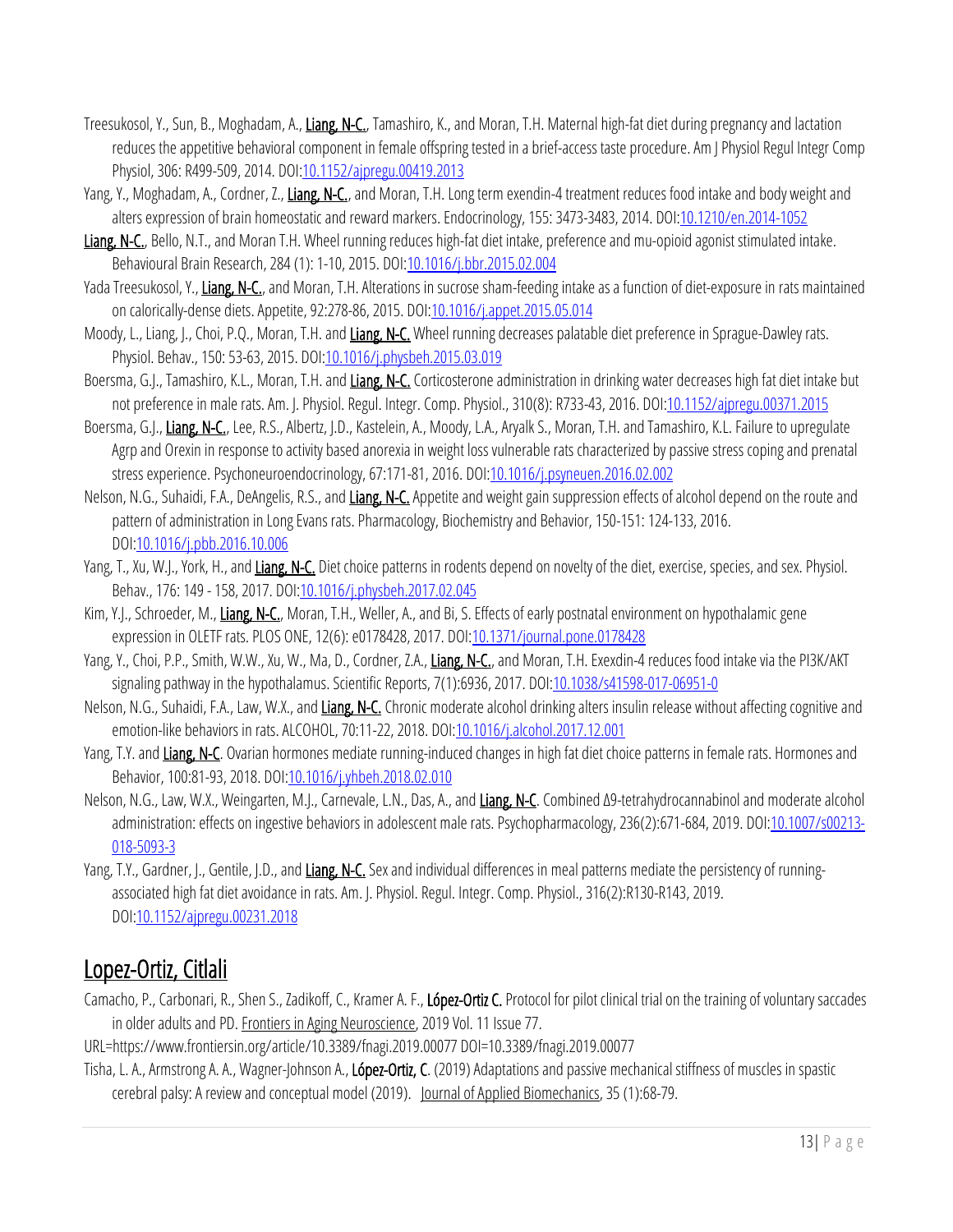- McNish RN, Chembrammel P, Speidel NC, Lin JJ, López-Ortiz C. Rehabilitation for Children With Dystonic Cerebral Palsy Using Haptic Feedback in Virtual Reality: Protocol for a Randomized Controlled Trial (2019) JMIR Res Protoc 2019;8(1):e11470 DOI: [10.2196/11470.](https://doi.org/10.2196/11470)
- López-Ortiz C., Gaebler-Spira D. J., McKeeman S. N., McNish R, N., Green, D. Dance and Rehabilitation: A systematized Review of the Evidence for Cerebral Palsy. (2019) First published 23 October 2018. Developmental Medicine & Child Neurology, 61: 393–398.
- Scheidler A. M., Kinnett-Hopkins, D. L., Learmonth, Y. C, Motl, R., López-Ortiz, C. (2018). Targeted ballet program mitigates ataxia and improves balance in females with mild-to-moderate multiple sclerosis. PLOS ONE 2018-10 | journal-article DOI: 10.1371/journal.pone.0205382.

# <span id="page-16-0"></span>Mahoney, Megan

- Hatcher, K. M., Royston, S. E., & Mahoney, M. M. 2018. Modulation of circadian rhythms through estrogen receptor signaling. Eur | Neurosci. doi: 10.1111/ejn.14184
- Hatcher, K. M., & Mahoney, M. M. 2018. Circadian Rhythms-Male. In M. K. Skinner (Ed.), Encyclopedia of Reproduction (Vol. 1, pp. 436-441): Academic Press.

# <span id="page-16-1"></span>**McElwain**

- Chen, X., Emery, H., McElwain, N. L., & Berry, D. (accepted). Within-person fluctuations in maternal sensitivity and child functioning: Moderation by child temperament. *Journal of Family Psychology*.
- McElwain, N. L., Ravindran, N., Emery, H. T., & Swartz, R. (2019). Theory of mind as a mechanism linking mother-toddler relationship quality and child-friend interaction during the preschool years. *Social Development*. Published Online First. doi: 10.1111/sode.12377
- Ravindran, N., Berry, D., & McElwain, N. L. (2019). Dynamic bidirectional associations in negative behavior: Mother-toddler interaction during a snack delay. *Developmental Psychology.* Published Online First. doi:10.1037/dev0000703
- Lee, T. H., Perino, M. T., McElwain, N. L., & Telzer, E. H. (2019). Perceiving facial affective ambiguity: A behavioral and neural comparison of adolescents and adults. *Emotion*. Published Online First. doi: 10.1037/emo0000558
- Wong, M. S., Chen, X., & McElwain, N. L. (2019). Emotion understanding and maternal sensitivity as protective factors against hostile attribution bias in anger-prone children. *Social Development*,*28*, 41-56. doi: 10.1111/sode.12336

# <span id="page-16-2"></span>McKim, Daniel

- Yin W, Gallagher NR, Sawicki CM, McKim DB, Godbout JP, Sheridan JF (2019). Repeated social defeat in female mice induces anxiety-like behavior associated with enhanced myelopoiesis and increased monocyte accumulation in the brain. Brain, behavior, and immunity; Epub ahead of print.
- Norden DM, Faw TD, McKim DB, Deibert R, Fisher LC, Sheridan JF, Godbout JP, & Basso DM (2019). Bone Marrow-Derived Monocytes Drive the Inflammatory Microenvironment in Local and Remote Regions after Thoracic Spinal Cord Injury. Journal of neurotrauma 36 (6), 937- 949
- Weber MD, McKim DB, Niraula A, Witcher KG, Yin W, Sobol CG, Wang Y, Sawicki CM, Sheridan JF, Godbout JP (2019). Biological psychiatry 85 (8), 667-678
- Liu X, Nemeth DP, McKim DM, Zhu L, DiSabato DJ, Berdysz O, Gorantla G, Oliver B, Witcher KG, Wang Y, Sheridan JF, Godbout JP, Robson MJ, Blakely RD, Popovich PG, Bilbo SD, & Quan N (2019). Cell-Type-Specific Interleukin 1 Receptor 1 Signaling in the Brain Regulates Distinct Neuroimmune Activities. Immunity 50 (2), 317-333. e6
- Sawicki CM, Kim JK, Weber MD, Faw TD, McKim DB, Madalena KM, Lerch JK, Basso DM, Humeidan ML, Godbout JP, Sheridan JF (2019). Microglia promote increased pain behavior through enhanced inflammation in the spinal cord during repeated social defeat stress. Journal of Neuroscience 39 (7), 1139-1149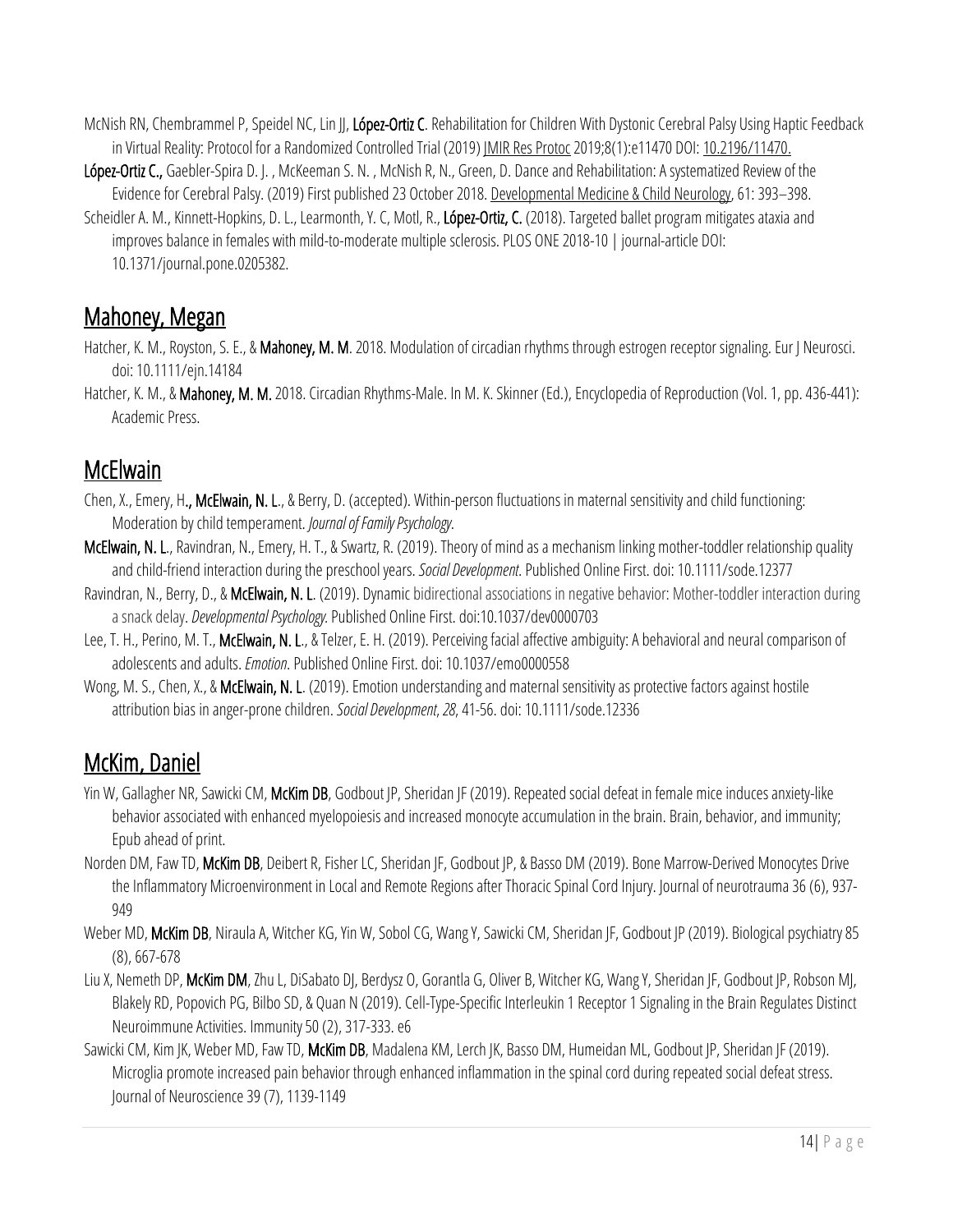- O'Neil S, Witcher KG, McKim DB, & Godbout JP (2018). Forced turnover of aged microglia induces an intermediate phenotype but does not rebalance CNS environmental cues driving priming to immune challenge. Acta neuropathologica communications 6 (1), 129
- Witcher KG, Bray CE, Dziabis JE, McKim DB, Benner BB, Rowe R, Kokiko-Cochran O, Popovich PG, Lifshitz J, Eiferman DS, & Godbout JP (2018). Traumatic brain injury‐induced neuronal damage in the somatosensory cortex causes formation of rod‐shaped microglia that promote astrogliosis and persistent neuroinflammation. *Glia 66 (12), 2719-2736*
- McKim DB, Yin W, Wang Y, Cole SW, Godbout |P, Sheridan |F (2018). Social stress mobilizes hematopoietic stem cells to establish persistent splenic myelopoiesis. Cell reports 25 (9), 2552-2562. e3

# <span id="page-17-0"></span>Nelson, Mark

Li, J., Robare, J. A., Gao, L., Ghane, M. A., Flaws, J. A., Nelson, M. E., & Christian, C. A. (2018). Dynamic and Sex-Specific Changes in Gonadotropin-Releasing Hormone Neuron Activity and Excitability in a Mouse Model of Temporal Lobe Epilepsy. *eNeuro*, *5*(5). <https://doi.org/10.1523/ENEURO.0273-18.2018>

#### <span id="page-17-1"></span>Pettuzzello, Steven J.

#### *Books Edited or Co-Edited (in print or accepted)*

Anshel, M. (accepted). *Handbook of Sport and Exercise Psychology,* Petruzzello, S.J., & Labbé-Coldsmith, E., Associate Editors for Volume 2: *Exercise Psychology*. American Psychological Association.

#### *Chapters in Books (in print or accepted)*

- Petruzzello, S.J., Greene, D., Chizewski, A., Rougeau, K., & Greenlee, T. (2018). Acute and chronic effects of exercise on mental health. In H. Budde & M. Wegner (Eds.), *The exercise effect on mental health: Neurobiological mechanisms* (pp. 442-476). New York: Taylor & Francis.
- Petruzzello, S.J., Box, A.G., & Morales, D.G. (2019). My, how those seedlings have grown: An update on mind/body interactions in the exercise domain. In J.M. Rippe (Ed.), *Lifestyle Medicine, 3rd edition* (pp. 1227-1236). Boca Raton, FL: CRCPress.

Articles in Journals - Peer Reviewed *(in print or accepted)*

- Feito, Y., Brown, C., Box, A., Heinrich, K.M., & Petruzzello, S.J. (2018). An investigation into how motivational factors differed among individuals engaging in CrossFit training. *SAGE Open, July-September,* 1-8. *DOI:/10.1177/2158244018803139 (open access journal).*
- Box, A.G., Feito, Y., Petruzzello, S.J., & Mangine, G. (2018). Mood state changes accompanying the CrossFit Open™ competition in healthy adults. *Sports, 6, 67*. *DOI:10.3390/sports6030067(open access journal).*
- Erickson, K.I., Hillman, C., Ballard, R., Bloodgood, B., Conroy, D., Macko, R., Marquez, D.X., Petruzzello, S.J., & Powell, K. (In press). Physical activity and cognition: A review of the 2018 Physical Activity Guidelines. *Medicine & Science in Sports & Exercise*.
- Box, A.G., Feito, Y., Heinrich, K.M., & Petruzzello, S.J. (In press). High intensity functional training (HIFT) and competitions: How motives differ by length of participation. *PLOS One.*
- Box, A.G., Feito, Y., Brown, C., & Petruzzello, S.J. (In press). Individual differences in exercise behavior: How personality, motivation, and behavioral regulation vary among exercise mode preferences. *Heliyon.*
- Box, A.G., Feito, Y., Heinrich, K.M., & Petruzzello, S.J. (In press). Is age just a number? Differences in exercise participatory motives across adult age cohorts and the relationships with exercise behaviour. *International Journal of Sport Exercise Psychology. DOI: /10.1080/1612197X.2019.1611903*
- <span id="page-17-2"></span>Box, A.G., & Petruzzello, S.J. (In press). Why do they do it? Differences in high-intensity exercise-affect between those with higher and lower intensity preference and tolerance. *Psychology of Sport & Exercise. DOI: 10.1016/j.psychsport.2019.04.011*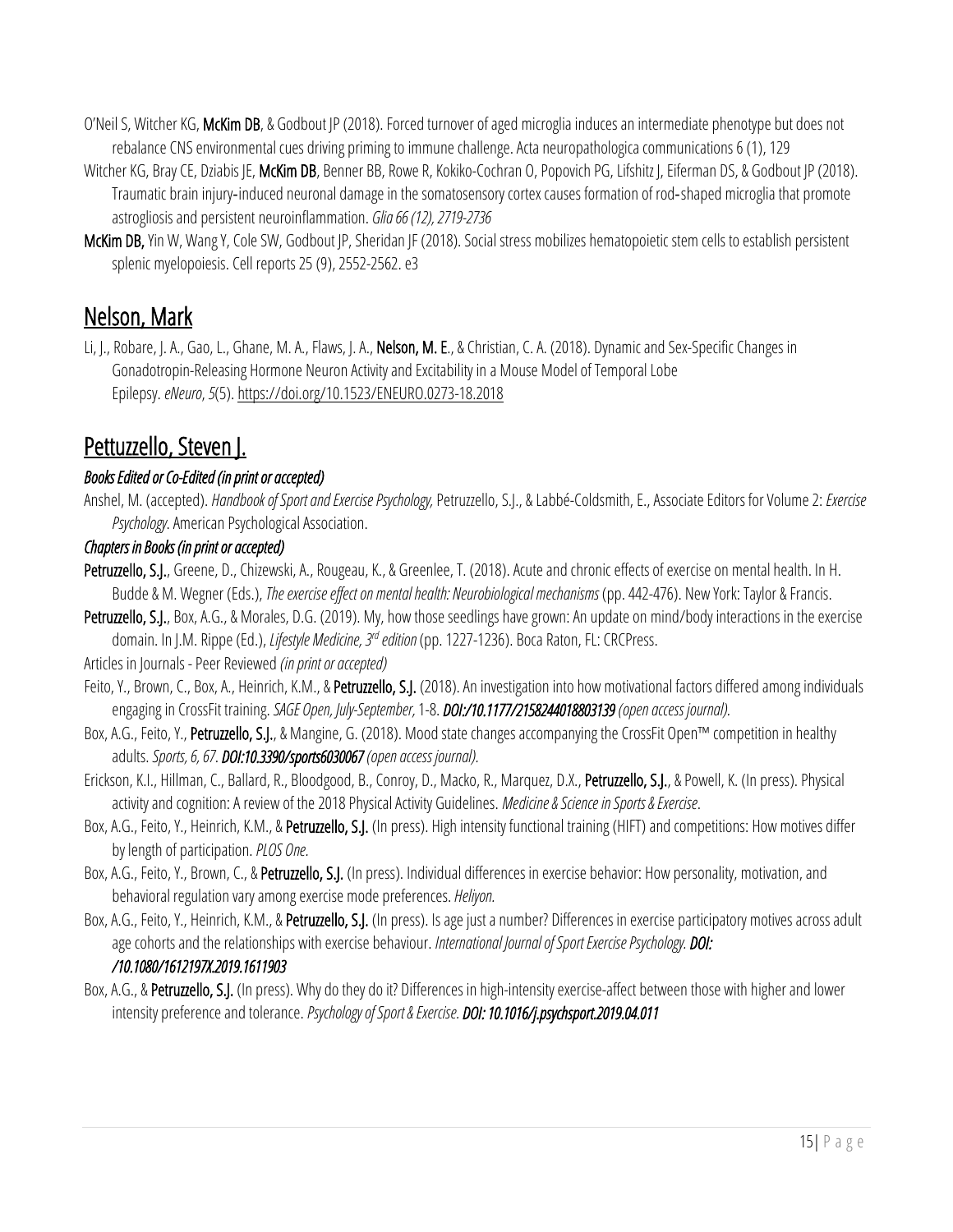## Rhodes, Justin

- Rendeiro C., Rhodes, J.S. 2018. A new perspective of the hippocampus in the origin of exercise-brain interactions. *Brain Structure and Function*. 223(6): 2527–2545.
- Munroe M., Mahmassani Z.S., Dvoretskiy S., Miller B.F., Hamilton K.L., Rhodes J.S., Boppart M.D. 2018. Cognitive function is preserved in aged mice following long-term β-hydroxy β-methylbutyrate (HMB) supplementation. *Nutritional Neuroscience*. In press.
- DeAngelis R., Dodd L., Snyder A., Rhodes J.S. 2018. Dynamic regulation of brain aromatase and isotocin receptor gene expression in *Amphiprion ocellaris* pairs depending on breeding status. *Hormones and Behavior* 103:62-70.
- Sorokina A.M., Saul M., Goncalves T.M., Gogola J.V., Majdak P., Rodriguez-Zas S.L., Rhodes J.S. 2018. Striatal transcriptome of a mouse model of ADHD reveals a pattern of synaptic remodeling. *PLOS ONE*, 13(8):e0201553.
- Zhang P., **Rhodes J.S.,** Garland T., Jr., Perez S.D., Southey B.R., Rodriguez-Zas S.L. 2018. Brain region-dependent gene networks associated with selective breeding for increased voluntary wheel-running behavior. *PLOS ONE*, 13(8): e0201773.
- Mailing L., Allen J., Brandt P., Rytych J., Sun Y., Bhattacharya T., Park P., Liu T., McCusker R., Swanson K., Fahey G.C., Rhodes J.S., Kelley K.W., Johnson R., Woods J. 2018. Behavioral response to fiber feeding is cohort-dependent and associated with gut microbiota composition in mice. *Behavioural Brain Research*. 359: 731-736.
- Dowd S., Mustroph M.L., Romanova E., Southey B., Pinardo H., Rhodes J.S., Sweedler J.V. 2018. Exploring exercise- and context-induced peptide changes in mice by quantitative mass spectrometry. *ACS Omega*. 3(10): 13817-13827.
- Rhodes, J.S. 2018. Neurogenetics of motivation for exercise. In Lightfoot T.J., Roth S., Hubal M. (eds) *Rutledge Handbook of Sport and Exercise Systems Genetics,* Routledge.
- Ujjainwala A.L., Courtney C.D., Wojnowski N.M., Rhodes J.S., Christian C.A. 2019. Differential impacts on multiple forms of spatial and contextual memory in diazepam binding inhibitor knockout mice. *Journal of Neuroscience Research*. In press.
- Dodd L.D., Nowak E., Lange D., Parker C.G., DeAngelis R., Gonzalez J.A., Rhodes J.S. 2019. Active feminization of the preoptic area occurs independently of the gonads in *Amphiprion ocellaris*, *Hormones & Behavior*, In press.

#### <span id="page-18-0"></span>Robinson, Gene

- Kannan, K., Shook, M., Li, Y. Robinson, G.E. and J. Ma. 2019. Comparative transcriptomic analysis of brain and fat body gene splicing patterns in the honey bee, Apis mellifera. G3 vol. 9 no. 4 1055-1063.
- Fine, J.D., Shpigler, H.Y., Ray, A.M., Beach, N.J., Sankey, A.L., Cash-Ahmed, A., Huang, Z.Y., Astrauskaite, L., Chao, R., Zhao, H. and G.E. Robinson. 2018. Quantifying the effects of pollen nutrition on honey bee queen egg laying with a new laboratory system. PLoS ONE 13(9): e0203444[. https://doi.](https://doi/) org/10.1371/journal.pone.0203444
- Shpigler, H.Y., Saul, M.C., Murdoch, E.E., Corona, F., Cash-Ahmed, A.C., Seward, C.H., Chandrasekaran, Stubbs, L.J. and G.E. Robinson. 2018. Honey bee neurogenomic responses to affiliative and agonistic social interactions. Special issue of Genes, Brain and Behavior. <https://doi.org/10.1111/gbb.12509>
- Shpigler, H.Y., Saul, M.C., Murdoch, E.E., Corona, F., Cash-Ahmed, A.C., Seward, C.H., Chandrasekaran, Stubbs, L.J. and G.E. Robinson. 2018. Honey bee neurogenomic responses to affiliative and agonistic social interactions. Special issue of Genes, Brain and Behavior. <https://doi.org/10.1111/gbb.12509>
- Saul, M.C., Blatti, C., Yang, W., Bukhari, S.A., Shpigler, H.Y., Troy, J.M., Seward, C.H., Sloofman, L., Chandrasekaran, S., Bell, A.M., Stubbs, L., Robinson, G.E., Sihai, D.Z. and S. Sinha. Cross-species systems analysis of evolutionary toolkits of neurogenomic response to social challenge. 2018 Special issue of Genes, Brain and Behavior.<https://doi.org/10.1111/gbb.12502>
- Herb, B.R., Shook, M.S., Fields, C.J. and G.E. Robinson. 2018. Defense against territorial intrusion is associated with DNA methylation changes in the honey bee brain. BMC Genomics. doi: 10.1186/s12864-018-4594-0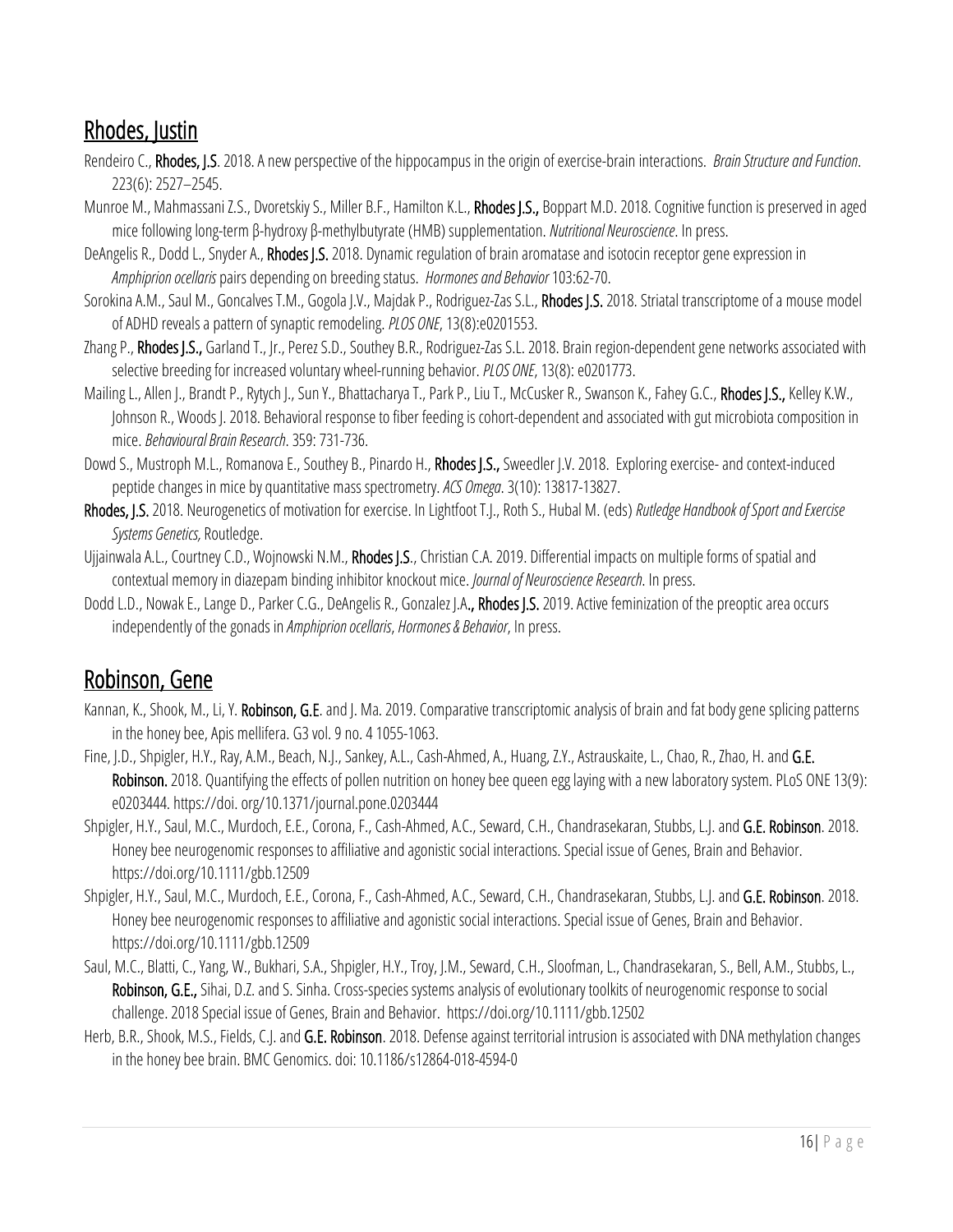## <span id="page-19-0"></span>Rudolph, Uwe

- Engin, E, Benham, RS & Rudolph, U 2018, 'An Emerging Circuit Pharmacology of GABA<sub>A</sub> Receptors' *Trends in Pharmacological Sciences*. <https://doi.org/10.1016/j.tips.2018.04.003>
- Li, S, Uno, Y, Rudolph, U, Cobb, J, Liu, J, Anderson, T, Levy, D, Balu, DT & Coyle, JT 2018, 'Astrocytes in primary cultures express serine racemase, synthesize D-serine and acquire A1 reactive astrocyte features'*Biochemical Pharmacology*, vol. 151, pp. 245- 251. <https://doi.org/10.1016/j.bcp.2017.12.023>
- Grochowski, CM, Gu, S, Yuan, B, Tcw, J, Brennand, KJ, Sebat, J, Malhotra, D, McCarthy, S, Rudolph, U, Lindstrand, A, Chong, Z, Levy, DL, Lupski, JR & Carvalho, CMB 2018, 'Marker chromosome genomic structure and temporal origin implicate a chromoanasynthesis event in a family with pleiotropic psychiatric phenotypes' *Human mutation*, vol. 39, no. 7, pp. 939-946. <https://doi.org/10.1002/humu.23537>
- Seifi, M, Rodaway, S, Rudolph, U & Swinny, JD 2018, 'GABA<sub>A</sub> Receptor Subtypes Regulate Stress-Induced Colon Inflammation in Mice' *Gastroenterology*, vol. 155, no. 3, pp. 852-864.e3. <https://doi.org/10.1053/j.gastro.2018.05.033>
- Ralvenius, WT, Neumann, E, Pagani, M, Acuña, MA, Wildner, H, Benke, D, Fischer, N, Rostaher, A, Schwager, S, Detmar, M, Frauenknecht, K, Aguzzi, A, Hubbs, JL, Rudolph, U, Favrot, C & Zeilhofer, HU 2018, 'Itch suppression in mice and dogs by modulation of spinal α2 and α3GABA<sup>A</sup> receptors' *Nature communications*, vol. 9, no. 1, 3230. https://doi.org/10.1038/s41467-018-05709-0
- Neumann, E, Ralvenius, WT, Acuña, MA, Rudolph, U & Zeilhofer, HU 2018, 'TP003 is a non-selective benzodiazepine site agonist that induces anxiolysis via α2GABA<sup>A</sup> receptors' *Neuropharmacology*, vol. 143, pp. 71-78. https://doi.org/10.1016/j.neuropharm.2018.09.026
- Neumann E, Rudolph U, Knutson DE, Li G, Cook JM, Hentschke H, Antkowiak B, Drexler B 2019, 'Zolpidem activation of alpha1-containing GABAA receptors selectively inhibits high frequency action potential firing of cortical neurons.' Frontiers in Pharmacology 2019;9:1523

#### <span id="page-19-1"></span>Schroeder, Nathan

Thapa, S., Gates, M.K., Reuter-Carlson, U., Androwski, R.J., and N.E. Schroeder. 2019. Convergent evolution of saccate body shapes in nematodes through distinct developmental mechanisms. EvoDevo. 10:5.

- Hughes, K., Rodriguez, A., Flatt, K.M., Ray, S., Schuler, A., Rodemoyer, B., Veerappan, V., Cuciarone, K., Kullman, A., Lim, C., Gutta, C., Gutta, N., Vemuri, S., Andriulis, V., Niswonger, D., Barickman, L., Stein, W., Singhvi, A., Schroeder, N.E., Vidal-Gadea, A.G. 2019. Physical exertion exacerbates decline in the musculature of an animal model of Duchenne muscular dystrophy. Proceedings of the National Academy of Sciences. 116(9):3508-3517
- Cohen, J.D., Flatt, K.M., Schroeder, N.E., and M.V. Sundaram. 2019. Epithelial shaping by diverse apical extracellular matrices requires the Nidogen domain protein DEX-1 in *C. elegans.* Genetics. 211:184-200
- Flatt, K.M., Beshers, C., Unal., C., Cohen, J.D., Sundaram, M.V., and N.E. Schroeder. 2019. Epidermal remodeling in *C. elegans* dauers requires the nidogen domain protein DEX-1. Genetics. 211:169-183
- Han, Z., Thapa, S., Reuter-Carlson, U., Reed, H., Gates, M., Lambert, K.N., and **N.E. Schroeder.** 2018. Immobility in the sedentary plantparasitic nematode *H. glycines* is associated with remodeling of neuromuscular tissue. PLOS Pathogens. 14(8): e1007198

## <span id="page-19-2"></span>Sutton, Brad

- Perry JL, Kotlarek KJ, Sutton BP, Kuehn DP, Jaskolka MS, Fang X, Point SW, Rauccio F. Variations in Velopharyngeal Structure in Adults With Repaired Cleft Palate. Cleft Palate Craniofac J. 2018 Nov;55(10):1409-1418. doi: 10.1177/1055665617752803. PMID: 29356620
- George TN, Kotlarek KJ, Kuehn DP, Sutton BP, Perry JL. Differences in the Tensor Veli Palatini Between Adults With and Without Cleft Palate Using High-Resolution 3-Dimensional Magnetic Resonance Imaging. Cleft Palate Craniofac J. 2018 May;55(5):697-705. doi: 10.1177/1055665617752802. PMID: 29360409
- Zimmerman BJ, Mudd AT, Fil JE, Dilger RN, Sutton BP. Noninvasive imaging of cerebral blood volume in piglets with vascular occupancy MR imaging and inflow vascular space occupancy with dynamic subtraction. Magn Reson Imaging. 2018 Jul;50:54-60. PMID: 29540331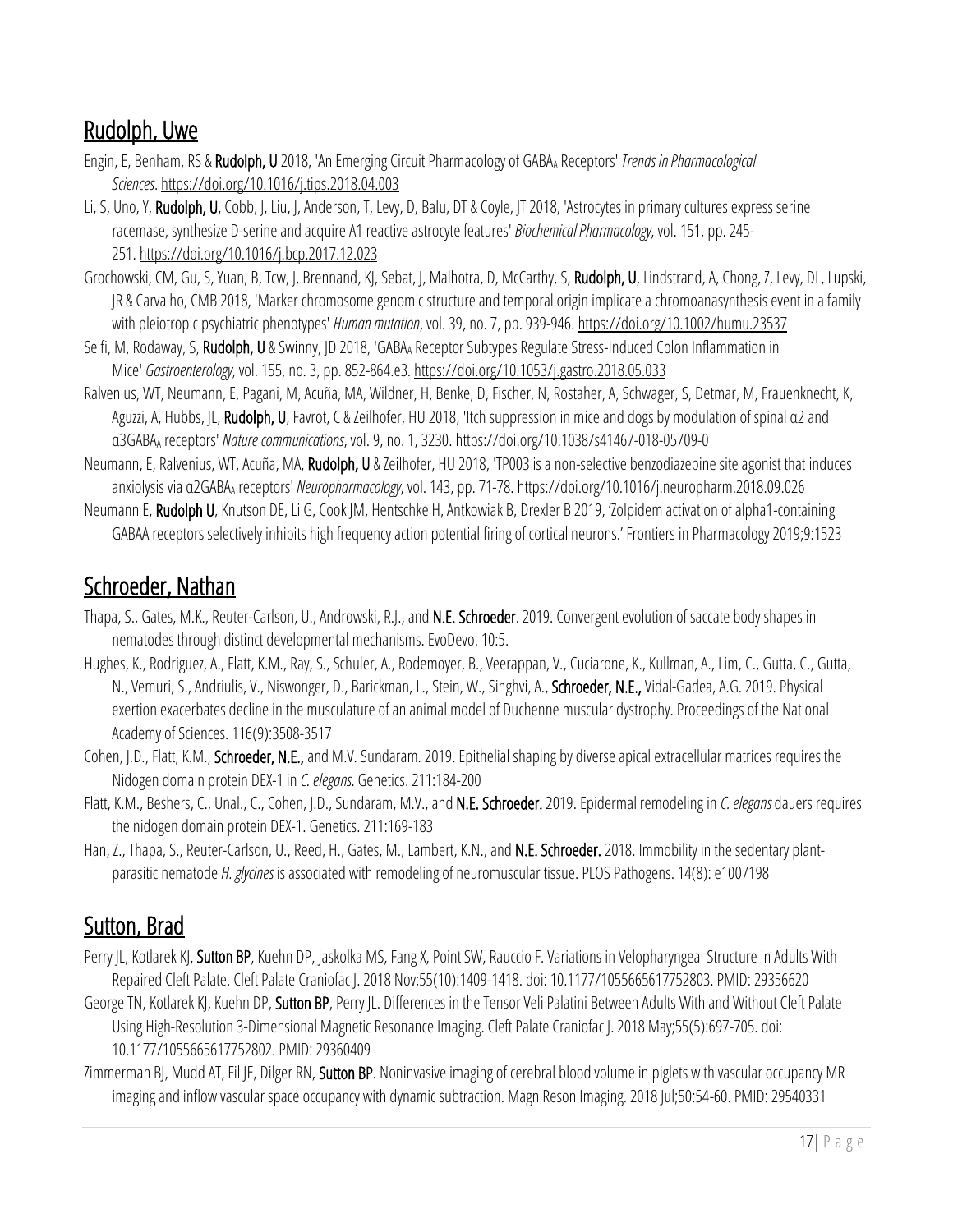- Barlaz M, Shosted R, Fu M, Sutton B. Oropharygneal articulation of phonemic and phonetic nasalization in Brazilian Portuguese. Journal of phonetics. 2018 November; 71:81-97.
- Bollaert RE, Poe K, Hubbard EA, Motl RW, Pilutti LA, Johnson CL, Sutton BP. Associations of functional connectivity and walking performance in multiple sclerosis. Neuropsychologia. 2018 Aug;117:8-12. doi: 10.1016/j.neuropsychologia.2018.05.007. PubMed PMID: 29750986.
- Sharp PB, Sutton BP, Paul EJ, Sherepa N, Hillman CH, Cohen NJ, Kramer AF, Prakash RS, Heller W, Telzer EH, Barbey AK. Mindfulness training induces structural connectome changes in insula networks. Sci Rep. 2018 May 21;8(1):7929. doi: 10.1038/s41598-018-26268-w. PubMed PMID: 29785055; PubMed Central PMCID: PMC5962606.
- Ferradal SL, Gagoski B, Jaimes C, Yi F, Carruthers C, Vu C, Litt JS, Larsen R, Sutton B, Grant PE, Zöllei L. System-Specific Patterns of Thalamocortical Connectivity in Early Brain Development as Revealed by Structural and Functional MRI. Cereb Cortex. 2019 Mar 1;29(3):1218-1229. doi: 10.1093/cercor/bhy028. PubMed PMID: 29425270.
- Perry IL, Kollara L, Kuehn DP, Sutton BP, Fang X. Examining age, sex, and race characteristics of velopharyngeal structures in 4- to 9- year old children using magnetic resonance imaging. Cleft Palate Craniofac J. 2018;55(1):21-34.
- Perry IL, Kollara L, Sutton BP, Kuehn DP, Fang X. Growth Effects on Velopharyngeal Anatomy From Childhood to Adulthood. I Speech Lang Hear Res. 2019 Mar 25;62(3):682-692. doi: 10.1044/2018\_JSLHR-S-18-0016.
- Bollaert RE, Sandroff BM, Stine-Morrow EAL, Sutton BP, Motl RW. The Intersection of Physical Function, Cognitive Performance, Aging, and Multiple Sclerosis: A Cross-sectional Comparative Study. Cogn Behav Neurol. 2019 Mar;32(1):1-10. doi: 10.1097/WNN.0000000000000179.
- Perry JL, Chen JY, Kotlarek KJ, Haenssler A, Sutton BP, Kuehn DP, Sitzman TJ, Fang X. Morphology of the Musculus Uvulae In Vivo Using MRI and 3D Modeling Among Adults With Normal Anatomy and Preliminary Comparisons to Cleft Palate Anatomy. Cleft Palate Craniofac J. 2019 Feb 20:1055665619828226. doi: 10.1177/1055665619828226.
- Irvine MA, Scholey A, King R, Gillings R, Vauzour D, Demichele SJ, Das T, Wesnes KA, Sutton BP, Cassidy A, Pipingas A, Potter JF, Johnson G, White D, Larsen R, Cohen NJ, Minihane AM. The Cognitive Ageing, Nutrition and Neurogenesis (CANN) trial: Design and progress. Alzheimers Dement (N Y). 2018 Sep 5;4:591-601. doi: 10.1016/j.trci.2018.08.001. eCollection 2018.
- Ngo GC, Bilgic B, Gagoski BA, **Sutton BP**. Correction of magnetic field inhomogeneity effects for fast quantitative susceptibility mapping. Magn Reson Med. 2019 Mar;81(3):1645-1658. doi: 10.1002/mrm.27516. Epub 2018 Nov 2.
- Baird JF, Hubbard EA, Sutton BP, Motl RW. The relationship between corticospinal tract integrity and lower-extremity strength is attenuated when controlling for age and sex in multiple sclerosis. Brain Res. 2018 Dec 15;1701:171-176. doi: 10.1016/j.brainres.2018.09.013. Epub 2018 Sep 10.

#### <span id="page-20-0"></span>Steelman, Andrew

Juda, M., Brooks, A., Towers, A., Freund, G.G., McCusker, R.H., and Steelman A.J. (2019). Indoleamine 2,3-dioxygenase 1 (Ido1) deletion exacerbates Theiler's virus-induced seizures in C57BL/6J mice. *Epilepsia* Apr;60(4):626-635. doi: 10.1111/epi.14675. Epub 2019 Feb 15. Hernandez J. Volland A. Leyshon B.J. Juda M., Ridlon, J. Johnson R.W., and Steelman A.J. (2018). Effect of imidacloprid ingestion on immune

responses to porcine respiratory and reproductive syndrome virus. *Sci. Rep*. 8, Article number: 11615.

## <span id="page-20-1"></span>Sweedler, Jonathan

- Lipid Heterogeneity Between Astrocytes and Neurons Revealed with Single Cell MALDI MS Supervised by Immunocytochemical Classification, E.K. Neumann, T.J. Comi, S.S. Rubakhin, J.V. Sweedler, Ange. Chemie Int. Ed. Engl., 2019, in press.
- *Investigating Brain D-Serine: Advocacy for Good Practices*, J.P. Mothet, J.M. Billard, L. Pollegioni, J.T. Coyle, J.V. Sweedler, Acta Physiol (Oxf) 2019, e13257, in press.
- Exploring the Fundamental Structures of Life: Non-targeted, Chemical Analysis of Single Cells and Subcellular Structures, E.K. Neumann, T.D. Do, T.J. Comi, J.V. Sweedler, Angew. Chemie Int. Ed. Engl., 2019, in press.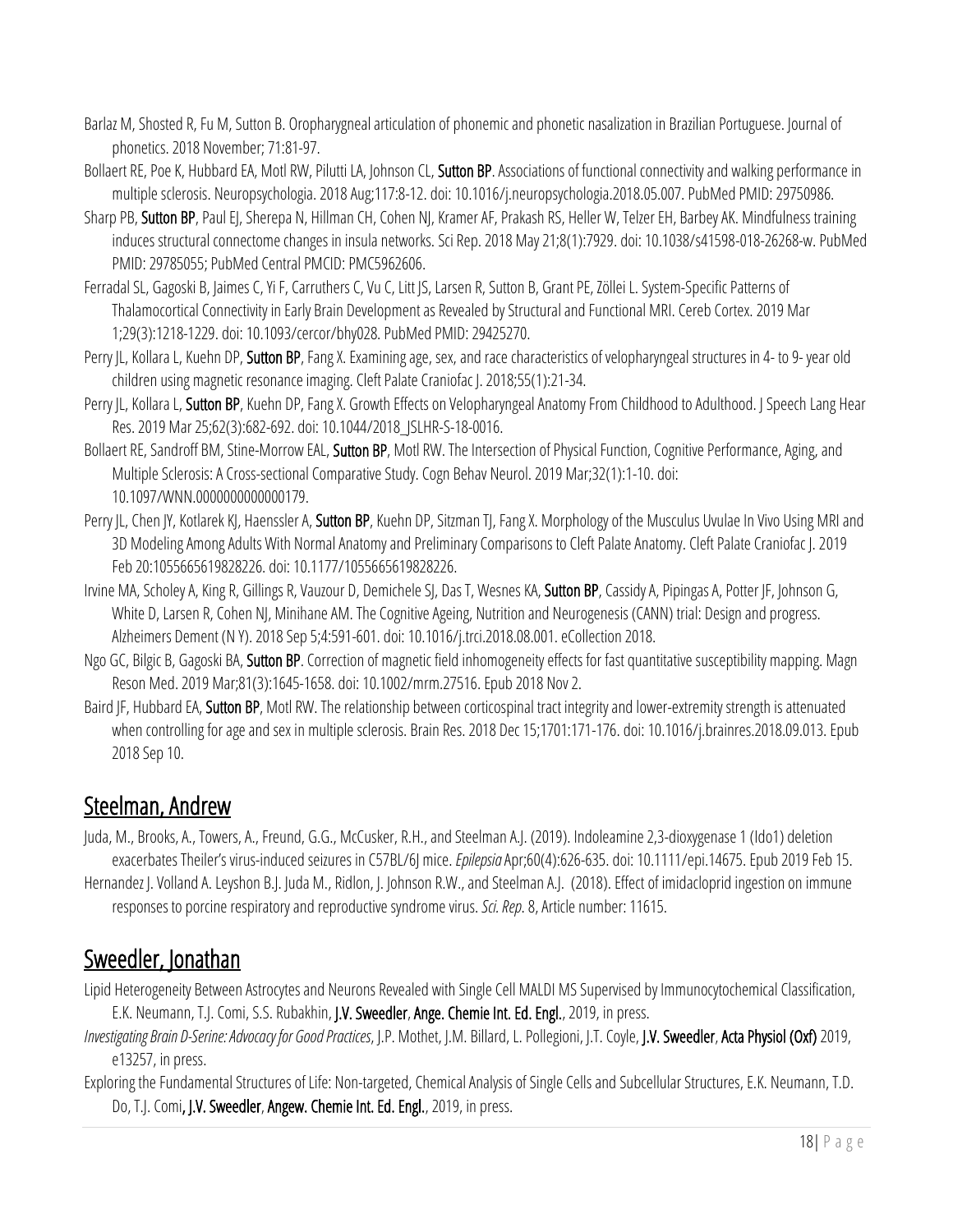<sup>13</sup>C-Lutein is Differentially Distributed in Tissues of an Adult Female Rhesus Macaque Following a Single Oral Administration: A Pilot Study, S. Jeon, Q. Li, S.S. Rubakhin, J.V. Sweedler, J.W. Smith, M. Neuringer, M. Kuchan, J.W. Erdman Jr., Nutr. Res. 61, 2019, 102–108.

Gene Network Dysregulation in the Trigeminal Ganglia and Nucleus Accumbens of a Model of Chronic Migraine-Associated Hyperalgesia, H. Jeong, L.S. Moye, B.R. Southey, A.G. Hernandez, I. Dripps, E.V. Romanova, S.S. Rubakhin, J.V. Sweedler, A.A. Pradhan, S.L. Rodriguez-Zas,

Front. Sys. Neurosci. 12:63, eCollection 2018.

*Exploring Exercise-and Context-Induced Peptide Changes in Mice by Quantitative Mass Spectrometry*, S.E. Dowd, M.L. Mustroph, E.V. Romanova, B.R. Southey, H. Pinardo, J.S. Rhodes, J.V. Sweedler, ACS Omega 3, 2018, 13817–13827.

Selected as an ACS Editors' Choice article.

Featured in several online articles, including:

Science Daily[: https://www.sciencedaily.com/releases/2018/11/181114120317.htm](https://www.sciencedaily.com/releases/2018/11/181114120317.htm) 

Physorg:<https://phys.org/news/2018-11-drug-addiction.html>

Science Daily: Neuroscience News[: https://neurosciencenews.com/exercise-drug-addiction-10197/](https://neurosciencenews.com/exercise-drug-addiction-10197/) 

Aplysia Allatotropin-related Peptide and its Newly identified D-Amino Acid-Containing Epimer Both Activate a Receptor and a Neuronal Target, J.W. Checco, G. Zhang, W.-D. Yuan, Z.-W. Le, J. Jing, J.V. Sweedler, J. Biol. Chem. 293, 16862–16873.

*Rapid Screening of Lanthipeptide Analogs Via in-Colony Removal of Leader Peptides in Escherichia Coli*, T. Si, Q. Tian, Y. Min, L. Zhang, J.V. Sweedler, W.A. van der Donk, H. Zhao, J. Am. Chem. Soc. 140, 2018, 11884–11888.

*Multimodal Chemical Analysis of the Brain by High Mass Resolution Mass Spectrometry and Infrared Spectroscopic Imaging*, E.K. Neumann, T.J. Comi, N. Spegazzini, J.W. Mitchell, S.S. Rubakhin, M.U. Gillette, R. Bhargava, J.V. Sweedler, Anal. Chem. 90, 2018, 11572–11580.

cAMP, Ca2+, pHi, and NO Regulate H-Like Cation Channels That Underlie Feeding and Locomotion in the Predatory Sea-Slug Pleurobranchaea californica, D.J. Green, R.C. Huang, L. Sudlow, N.G. Hatcher, K. Potgieter, C.R. McCrohan, C. Lee, E.V. Romanova, J.V. Sweedler, M.U. Gillette, R.G. Gillette, ACS Chem. Neurosci. 9, 2018, 1986–1993.

Conformational Investigation of the Structure – Activity Relationship of GdFFD and Its Analogues on an Achatin-like Neuropeptide Receptor of Aplysia californica Involved in the Feeding Circuit, T.D. Do, J.W. Checco, M. Tro, J.-E. Shea, M.T. Bowers, J.V. Sweedler, Phys. Chem. Chem. Phys. 20, 2018, 22047–22057.

Disruption of Microglia Histone Acetylation and Protein Pathways in Mice Exhibiting Inflammation-Associated Depression-Like Symptoms, S.L. Rodriguez-Zas, C. Wu, B.R. Southey, J.C. O'Connor, S.E. Nixon, R. Garcia, C. Zavala, M. Lawson, R.H. McCusker, E.V. Romanova, J.V.

Sweedler, K.W. Kelley, R. Dantzer, Psychoneuroendocrinology 97, 2018, 47–58.

Interrogation of Spatial Metabolome of Ginkgo biloba with High-resolution MALDI and LDI Mass Spectrometry Imaging, B. Li, E.K. Neumann, W. Gao, H. Yang, P. Li, J.V. Sweedler, Plant Cell Environ. 41, 2018, 2693–2703.

Featured on the journal cover.

*Functional Peptidomics: Stimulus-and Time-of-Day-Specific Peptide Release in the Mammalian Circadian Clock*, N. Atkins, Jr., S. Ren, N. Hatcher, P.W. Burgoon, J.W. Mitchell, J.V. Sweedler, M.U. Gillette, ACS Chem. Neurosci. 9, 2018, 2001–2008.

*Single Synaptic Observation of Cholinergic Neurotransmission on Living Neurons: Concentration and Dynamics*, M. Shen, Z. Qu, J. DesLaurier, T.M. Welle, J.V. Sweedler, R. Chen, J. Am. Chem. Soc. 140, 2018, 7764–7768.

A High Spatiotemporal Study of Somatic Exocytosis with Scanning Electrochemical Microscopy and NanoITIES Electrodes, T.M. Welle, K. Alanis, M.L. Colombo, J.V. Sweedler, M. Shen, Chem. Sci. 9, 2018, 4937–4941.

*A Versatile Strategy for Characterization and Imaging of Drip Flow Microbial Biofilms*, B. Li, S.J.B. Dunham, J.F. Ellis, J.D. Lange, J.R. Smith, N. Yang, T.L. King, K.R. Amaya, C.M. Arnett, J.V. Sweedler, Anal. Chem. 90, 2018, 6725–6734.

<span id="page-21-0"></span>Integrating Mass Spectrometry with Microphysiological Systems for Improved Chemical Information, E.G. Tillmaand, J.V. Sweedler, Microphysiol. Syst. 2, 2018, 4.